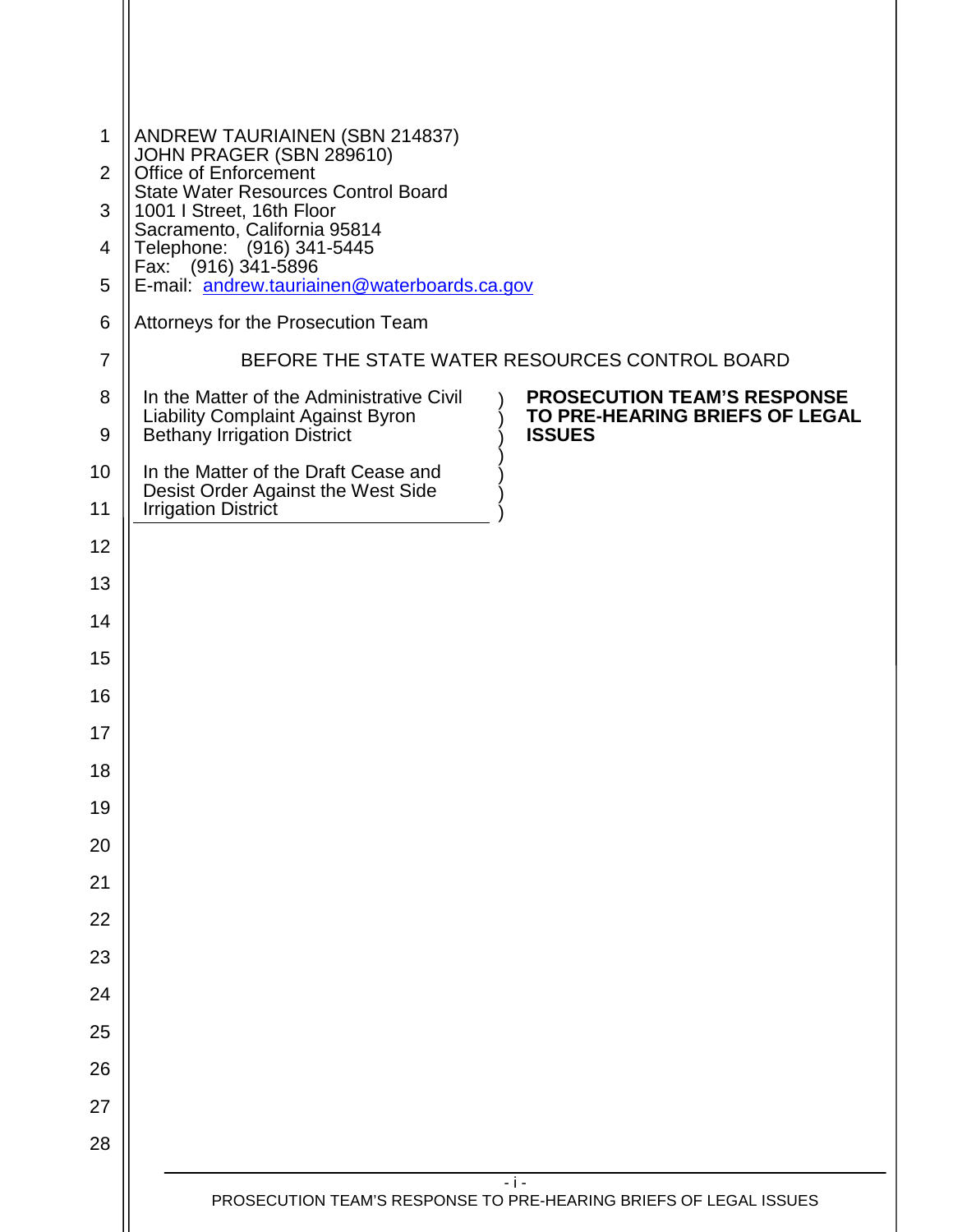| 1        | <b>Table of Contents</b>                                                                                                                                                   |  |
|----------|----------------------------------------------------------------------------------------------------------------------------------------------------------------------------|--|
| 2        | Page                                                                                                                                                                       |  |
| 3        |                                                                                                                                                                            |  |
| 4        |                                                                                                                                                                            |  |
| 5        | A. The Board's curtailment authority is not at issue in these proceedings                                                                                                  |  |
| 6        | B. Enforcement against pre-1914 diverters who take in excess of the water available for                                                                                    |  |
| 7<br>8   | 1. Presence of water in Delta channels does not mean water is always available for                                                                                         |  |
| 9        | 2. The Board's actions are consistent with Water Code section 7075 and Butte                                                                                               |  |
| 10       | 3. The ACL Compliant is consistent with the Delta Protection Act and Federal                                                                                               |  |
| 11<br>12 | 4. The Board's actions are consistent with the rule of priority  10                                                                                                        |  |
| 13       | III. WATER CODE SECTION 1052 APPLIES TO BBID'S DIVERSIONS 11                                                                                                               |  |
| 14       | A. Water Code section 1052 is not limited to diversions of water subject to the                                                                                            |  |
| 15<br>16 | B. Young and Millview do not require that a pre-1914 claimant divert water subject to<br>permits or licenses for the Board to bring an enforcement action for unauthorized |  |
| 17       | C. The ACL Complaint alleges that BBID diverted in excess of its right  14                                                                                                 |  |
| 18       | D. The BBID/DWR agreements do not expand or supplement BBID's claimed pre-1914                                                                                             |  |
| 19       |                                                                                                                                                                            |  |
| 20       |                                                                                                                                                                            |  |
| 21       |                                                                                                                                                                            |  |
| 22       |                                                                                                                                                                            |  |
| 23       |                                                                                                                                                                            |  |
| 24       |                                                                                                                                                                            |  |
| 25       |                                                                                                                                                                            |  |
| 26       |                                                                                                                                                                            |  |
| 27<br>28 |                                                                                                                                                                            |  |
|          | $-$ ii $-$<br>PROSECUTION TEAM'S RESPONSE TO PRE-HEARING BRIEFS OF LEGAL ISSUES                                                                                            |  |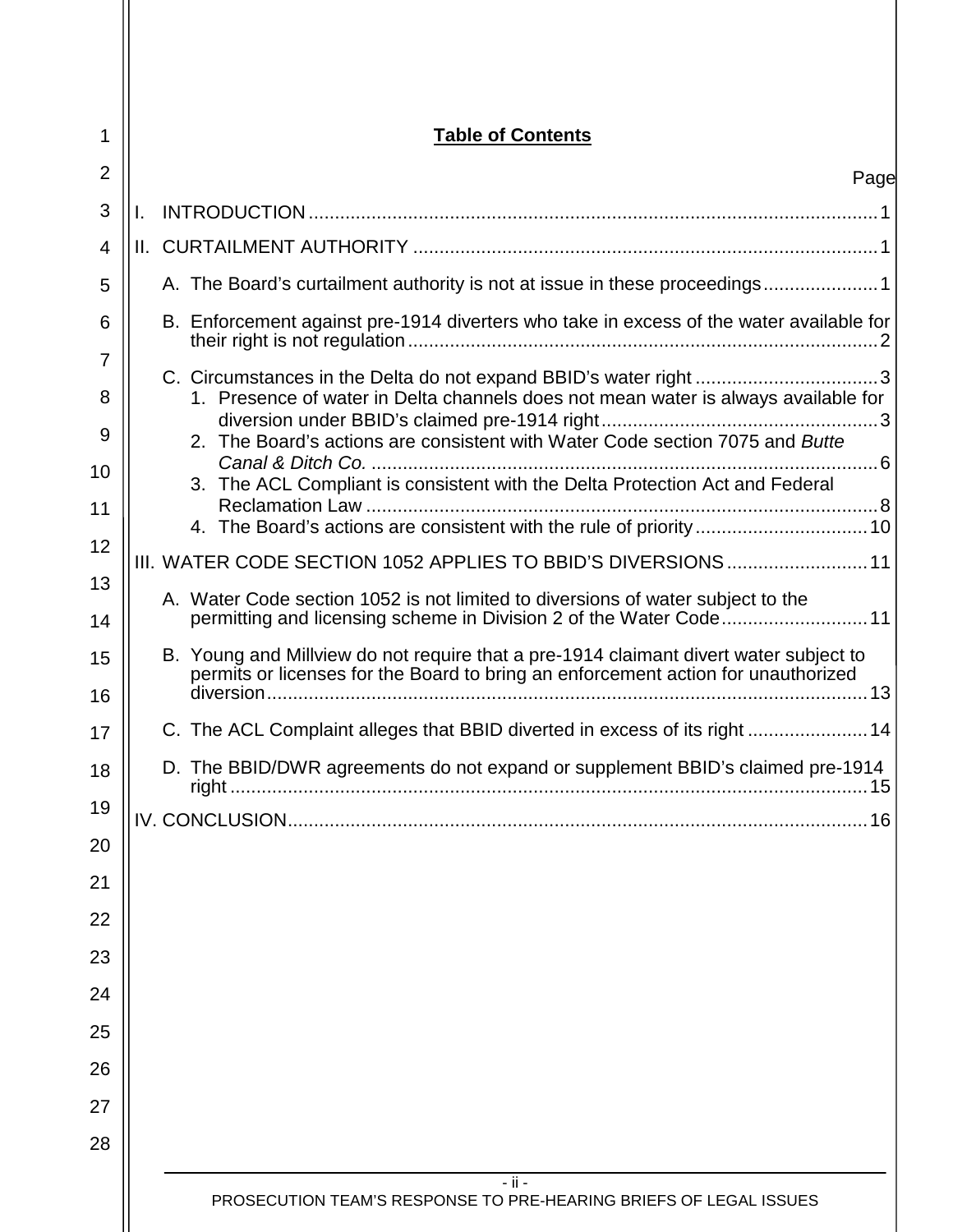| 1                   | <b>Table of Authorities</b>                                                      |  |
|---------------------|----------------------------------------------------------------------------------|--|
| $\overline{2}$      |                                                                                  |  |
| 3                   | Page<br><b>CASES</b>                                                             |  |
| 4                   | Akin v. Spencer                                                                  |  |
| 5                   |                                                                                  |  |
| 6<br>$\overline{7}$ | Bloss v. Rahilly                                                                 |  |
| 8                   | Butte Canal & Ditch Co. v. Vaughn                                                |  |
| 9<br>10             | Crane v. Stevinson                                                               |  |
| 11<br>12            | El Dorado Irr. Dist. v. State Water Resources Control Bd.                        |  |
| 13                  | Haight v. Contanich                                                              |  |
| 14                  | Lindblom v. Round Val. Water Co.                                                 |  |
| 15                  |                                                                                  |  |
| 16<br>17            | Lux v. Haggin                                                                    |  |
| 18                  | Meridian, Ltd., v. San Francisco                                                 |  |
| 19<br>20            | Millview County Water District v. State Water Resources Control Bd.              |  |
| 21                  | People v. Shirokow                                                               |  |
| 22<br>23            | Phelps v. State Water Resources Control Bd.                                      |  |
| 24                  | Trimble v. Heller                                                                |  |
| 25                  |                                                                                  |  |
| 26                  | Waterford Irr. Dist. v. Turlock Irr. Dist.                                       |  |
| 27<br>28            | Young v. State Water Resources Control Bd.                                       |  |
|                     | $-$ iii $-$<br>PROSECUTION TEAM'S RESPONSE TO PRE-HEARING BRIEFS OF LEGAL ISSUES |  |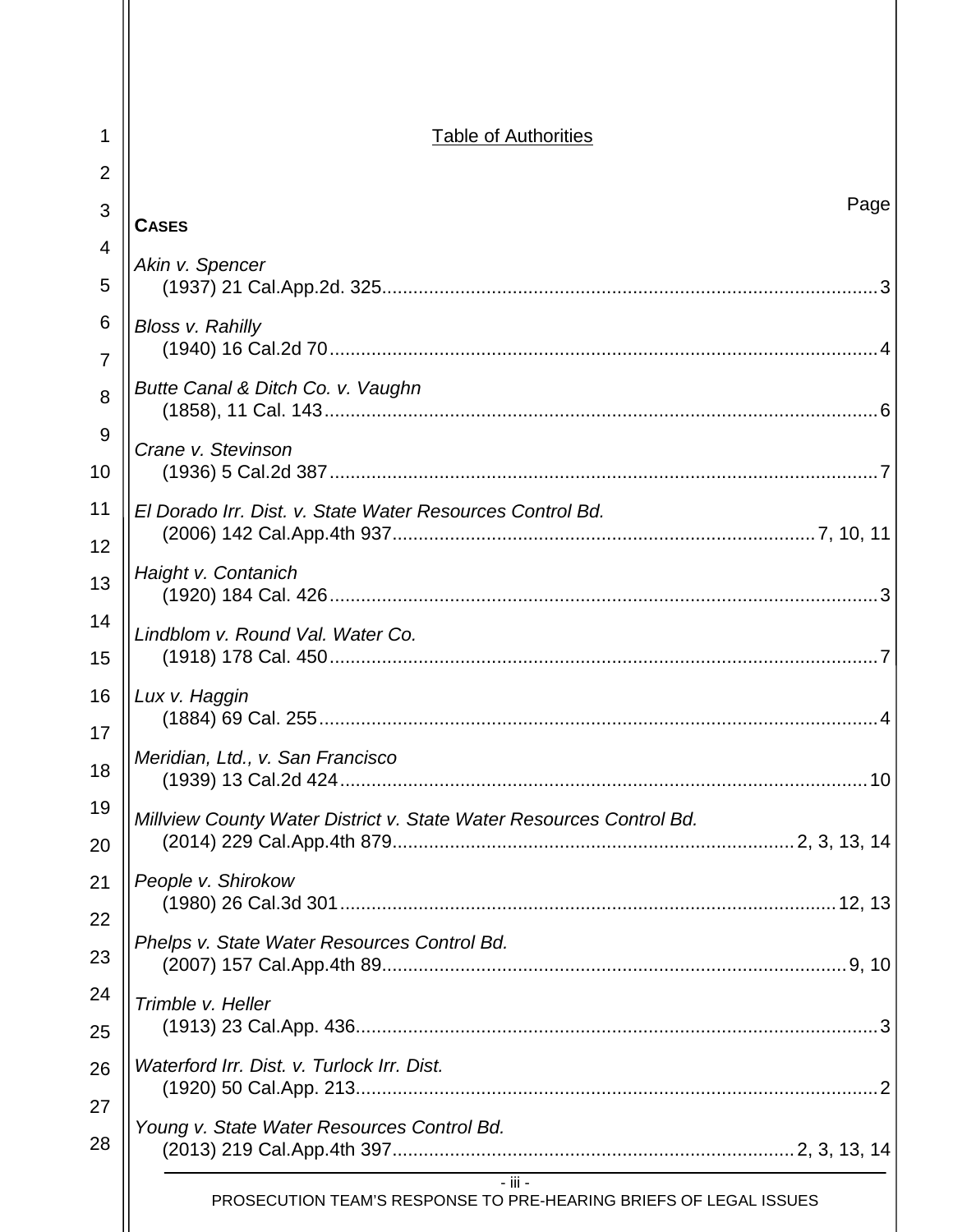| 1              | <b>STATUTES</b>                                                             |
|----------------|-----------------------------------------------------------------------------|
| $\overline{2}$ | California Code of Regulations, Title 23                                    |
| 3              |                                                                             |
| 4              | <b>Water Code</b>                                                           |
| 5              |                                                                             |
| 6              |                                                                             |
| 7              |                                                                             |
| 8              |                                                                             |
| 9              |                                                                             |
| 10             |                                                                             |
| 11             | <b>REGULATIONS</b>                                                          |
| 12             | California Code of Regulations, Title 23                                    |
| 13             |                                                                             |
| 14<br>15       | <b>CONSTITUTIONAL PROVISIONS</b>                                            |
| 16             | California Constitution, Article X                                          |
| 17             |                                                                             |
| 18             |                                                                             |
| 19             |                                                                             |
| 20             |                                                                             |
| 21             |                                                                             |
| 22             |                                                                             |
| 23             |                                                                             |
| 24             |                                                                             |
| 25             |                                                                             |
| 26             |                                                                             |
| 27             |                                                                             |
| 28             |                                                                             |
|                | - iv -<br>PROSECUTION TEAM'S RESPONSE TO PRE-HEARING BRIEFS OF LEGAL ISSUES |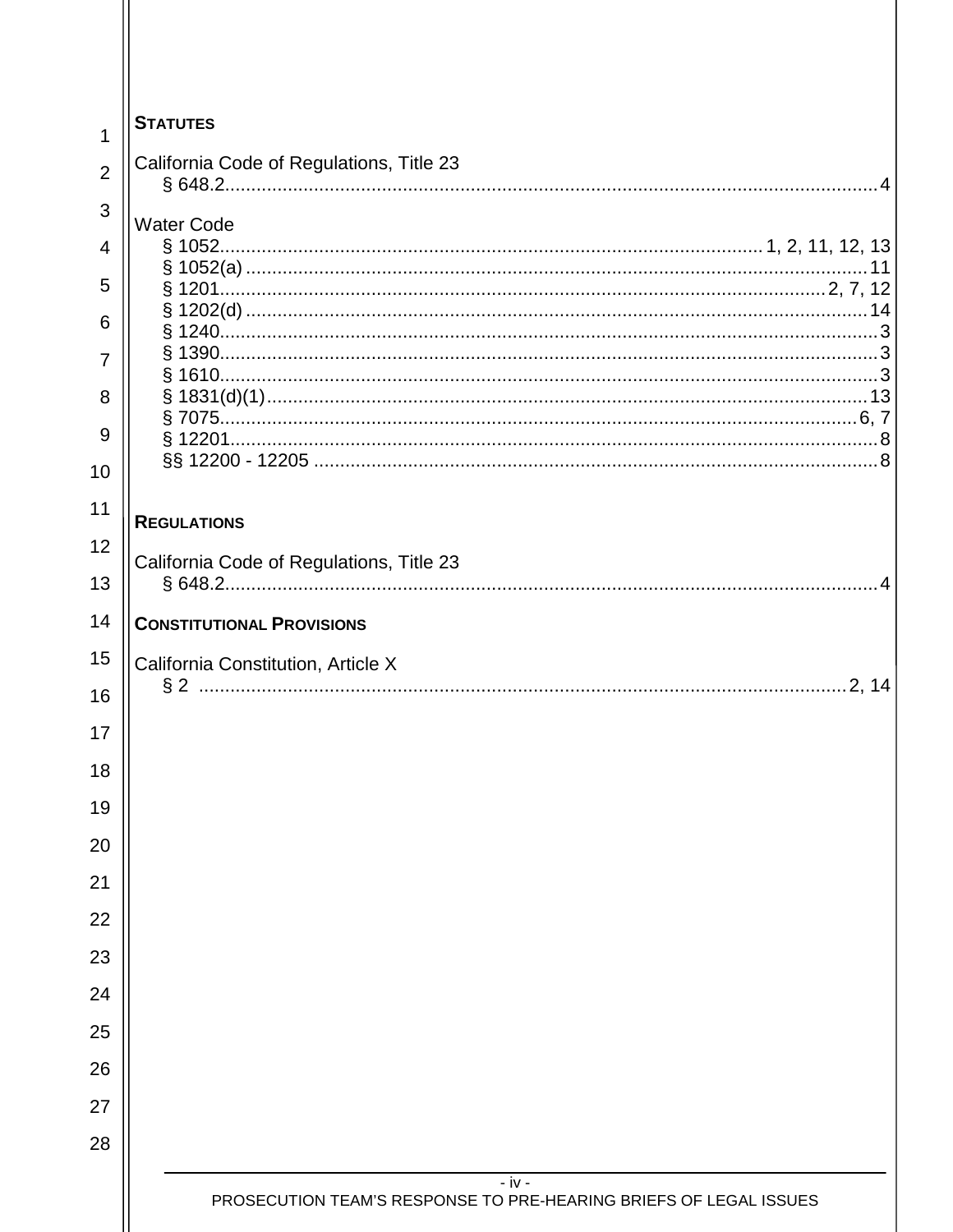# 1 2

3

4

5

6

7

8

### <span id="page-4-0"></span>**I. INTRODUCTION**

The Prosecution Team submits this brief in response to the January 25, 2016, Pre-Hearing Briefs of Legal Issues submitted by Central Delta Water Agency, et al, (CDWA; CDWA Brief) and the City and County of San Francisco (CCSF; CCSF Brief), and in opposition to the January 25, 2016, Motion to Dismiss Under Water Code Section 1052 submitted by Byron-Bethany Irrigation District (BBID; BBID Motion). The Prosecution Team has separately moved to strike the San Joaquin Tributaries Authority Brief dated January 25, 2016, as non-responsive to the specific legal issues directed for briefing.

9 10 11 12 13 14 The CDWA Brief, CCSF Brief and BBID Motion together total 34 pages, and only partially address overlapping issues. The Prosecution Team has made every effort to respond efficiently to the CDWA, CCSF and BBID arguments, and this brief is 16 pages. The Prosecution Team's understands from prior rulings that it has up to 20 pages to respond to the pre-hearing briefs of legal issues. If this understanding is incorrect, then the Prosecution Team respectfully requests leave to submit this brief in its entirety.

15

16

17

21

### <span id="page-4-2"></span><span id="page-4-1"></span>**II. CURTAILMENT AUTHORITY**

# **A. The Board's curtailment authority is not at issue in these proceedings**

18 19 20 22 Parts II and III of the Prosecution Team's Brief describe why the Board's curtailment authority is not at issue in either the BBID ACL Complaint proceeding or the West Side Irrigation District (WSID) CDO proceeding. In short, the May 1 and June 12 Unavailability Notices are not curtailment orders, particularly in light of the July 15 Clarification, and the enforcement actions do not seek to enforce them as such. BBID concedes this point,<sup>[1](#page-4-3)</sup> and CCSF does not address it.

23 24 25 26 CDWA acknowledges that "whether or not the SWRCB has the authority to 'curtail' is not an issue in this ACL proceeding," (CDWA Brief, at 2:5-7), yet argues as though curtailment authority is an issue. CDWA first argues that any Board generalized curtailment authority amounts to a due process violation. (CDWA Brief, Part I.A.) CDWA then alleges

27

<span id="page-4-3"></span>28

See, BBID's Notice of Position Regarding the State Water Resources Control Board Authority to Issue Curtailments, submitted January 25, 2016.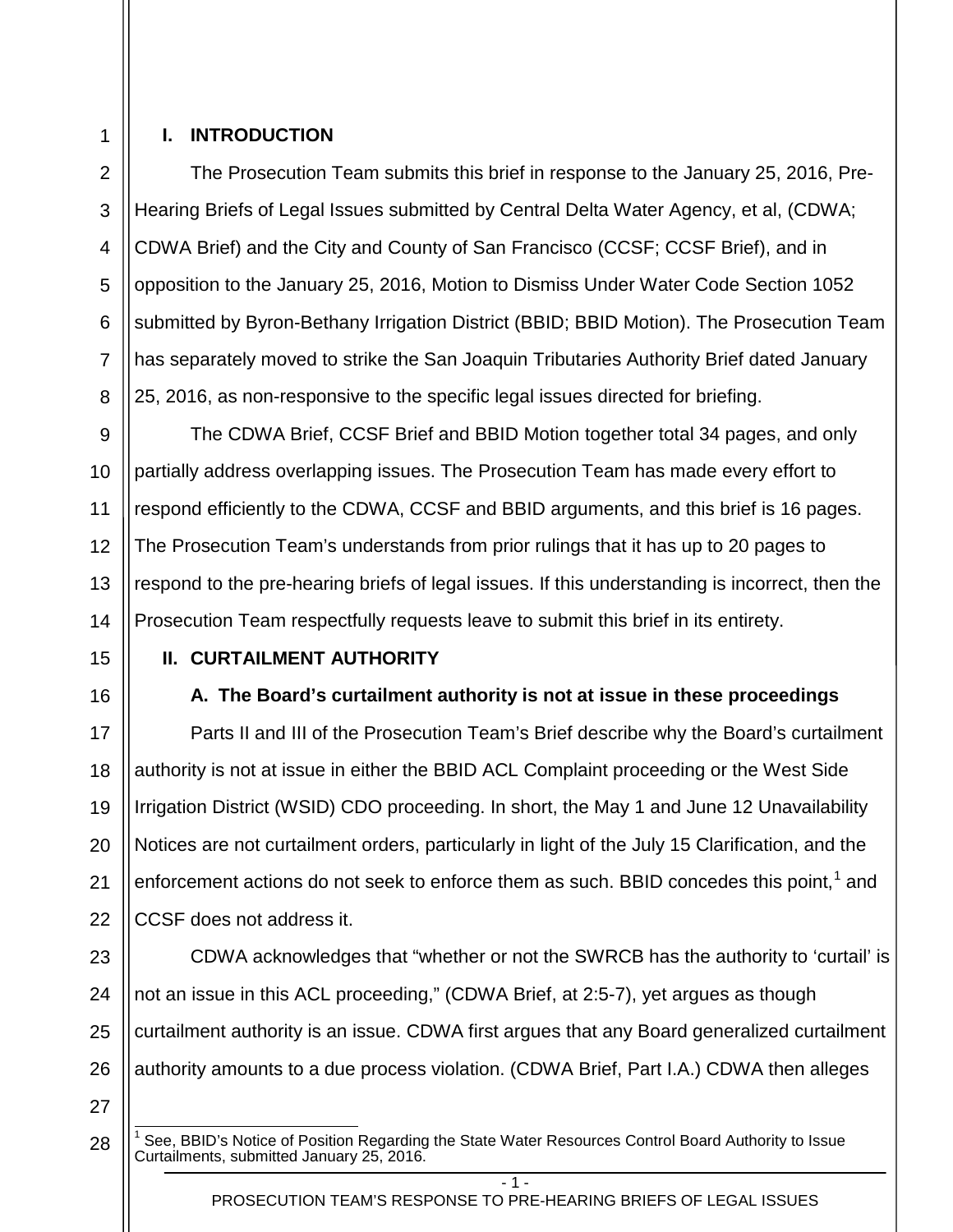1 2 3 4 5 6 7 that any Board generalized curtailment authority violates Article X, section 2 of the California Constitution, but ultimately argues that generalized curtailment amounts to a due process violation. (CDWA Brief, Part I.B.) The Board's curtailment authority might be the subject of the California Water Curtailment Cases litigation (JCCP 4838), but it is not the subject of these proceedings. Due process is not an issue either, as these proceedings address all of the allegations made in the ACL Complaint and the WSID CDO. $<sup>2</sup>$  $<sup>2</sup>$  $<sup>2</sup>$  CDWA's assertions</sup> regarding the Board's curtailment authority are straw men that should be ignored.

### **B. Enforcement against pre-1914 diverters who take in excess of the water available for their right is not regulation**

<span id="page-5-0"></span>8

9

10

11

12

13

14

15

16

17

18

19

20

21

22

23

24

25

26

<span id="page-5-1"></span>27

<span id="page-5-2"></span>28

CDWA conflates the Board's authority to enforce against diverters who take in excess of the water available for their rights with the authority to "regulate" pre-1914 rights. (CDWA Brief, Part I.C.) This is another straw man attack on general curtailment authority. Riparian and pre-1914 water rights are within the priority system recognized by Division 2 of the Water Code, although they are exempt from the permitting and licensing scheme. (Water Code § 1201; see also PT Brief, Part III.D.) Riparian and pre-1914 claims are subject to enforcement. (PT Brief, Part IV.) The Unavailability Notices are not "regulation" in any sense contemplated in the permitting and licensing scheme. The Unavailability Notices are public announcements that Division of Water Rights staff determined that there was not enough water to serve certain water right classifications during extreme drought conditions. Such determinations and announcements are within the Division's authority, and are necessary to uphold the rule of priority. (PT Brief, Parts III.B-D.) Parties claiming rights within the scope of the Notices could continue to divert under their claim of right, but they were on notice that doing so could subject them to this type of enforcement proceeding.

CDWA's suggestion that the Board leave for the courts any consideration of drought water availability for riparian and pre-1914 claimants (CDWA Brief, at 6:22-25) is not supported by *Millview*<sup>[3](#page-5-2)</sup> or *Young*,<sup>[4](#page-5-2)</sup> which hold that the Board may enforce against

<sup>3</sup> *Millview County Water District v. State Water Resources Control Bd.* (2014) 229 Cal.App.4th 879.

 $-2 -$ 

PROSECUTION TEAM'S RESPONSE TO PRE-HEARING BRIEFS OF LEGAL ISSUES

<sup>2</sup> CDWA's reliance in Part I.B on Article X, section 2, and *Waterford Irr. Dist. v. Turlock Irr. Dist.* (1920) 50 Cal.App. 213, is nonsensical given that the ACL Complaint does not allege that BBID failed to put that water to beneficial use, and the Prosecution Team need not prove the lack of beneficial use in order to prove trespass under Water Code section 1052.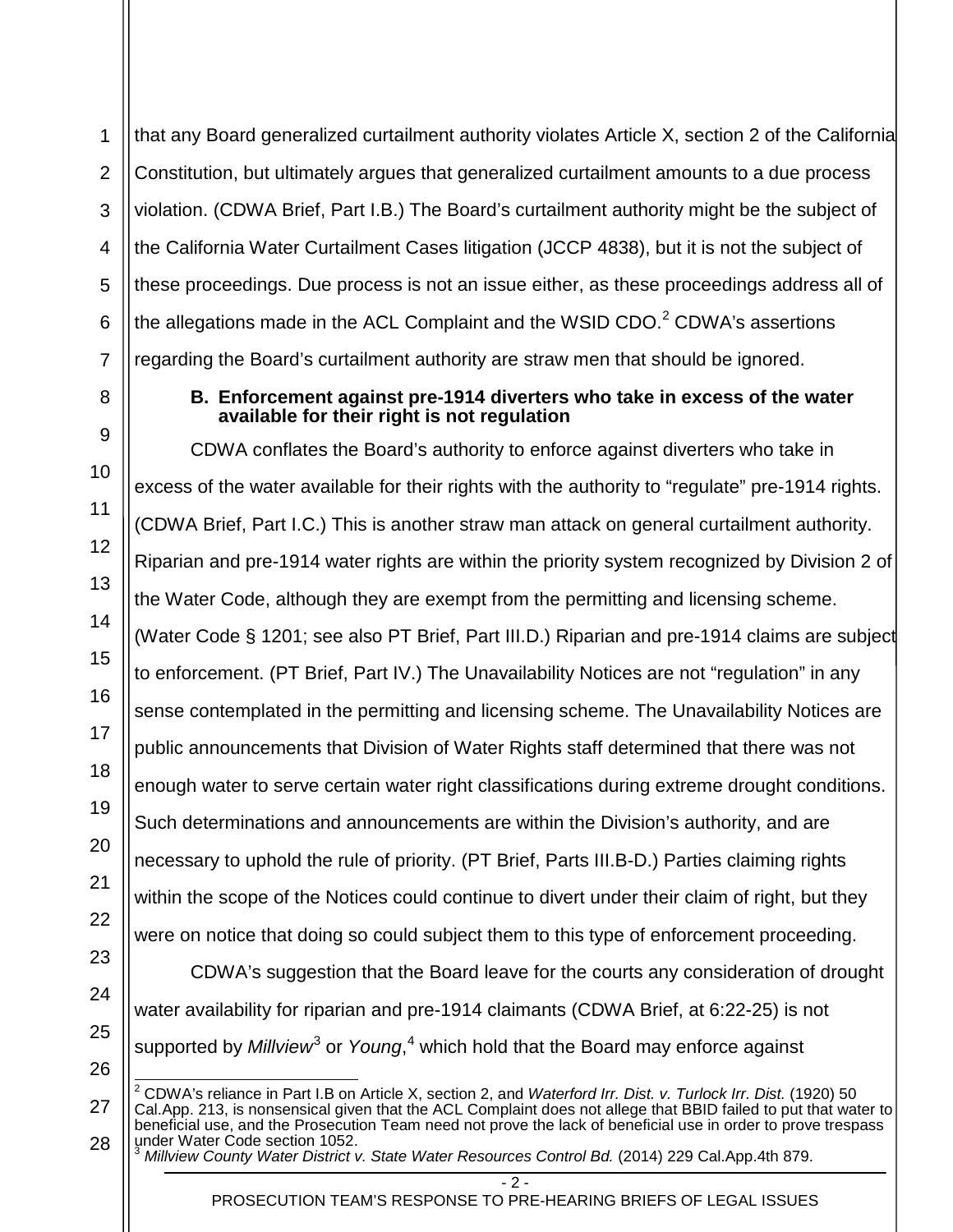1 2 3 4 5 6 unauthorized diversions by such claimants. (PT Brief, Part IV.) Such a hands-off approach could lead to widespread violations of the priority system, as junior claimants may be tempted to divert in excess of the water available to them on the assumption that few seniors will bring suit. Moreover, the courts lack the Board's technical expertise, and may not be able to respond to litigation quickly enough to protect the priority system or to prevent waste and unreasonable use or harm to public trust resources in periods of drought.

<span id="page-6-0"></span>

7

# **C. Circumstances in the Delta do not expand BBID's water right**

8 9 10 11 12 13 14 15 16 CDWA uses the general curtailment authority straw man to present well-trodden claims by Delta interests regarding their perceived right to divert water in Delta channels under any circumstances. (CDWA Brief, Part I.D.) Such claims have been repeatedly rejected, and CDWA is wrong to raise them here to challenge the Board's curtailment authority. However, these claims relate to potentially relevant issues regarding water availability, so they deserve closer examination. Factual and legal circumstances in the Delta do not affect the Division's ability to determine drought water availability. Such circumstances do not expand BBID's claimed pre-1914 water right, nor make water available for BBID during the ACL Complaint violations period.

<span id="page-6-1"></span>17

18

19

20

21

22

23

24

25

26

27

### **1. Presence of water in Delta channels does not mean water is always available for diversion under BBID's claimed pre-1914 right**

The measure of a water right is the amount actually applied to reasonable and beneficial use, not the amount listed in a notice of appropriation, the capacity of an appropriator's diversion works, the amount actually diverted, or the amount authorized to be diverted in a water right permit. (*Millview County Water District v. State Water Resources Control Bd.* (2014) 229 Cal.App.4th 879, 890-891, 896-897; *Haight v. Contanich* (1920) 184 Cal. 426, 431; *Trimble v. Heller* (1913) 23 Cal.App. 436, 443-444; *Akin v. Spencer* (1937) 21 Cal.App.2d. 325, 328; Water Code §§ 1240, 1390, 1610.)

CDWA alleges that the "Delta channels are tidally influenced and always have water." (CDWA Brief, Part I.D.1.) But the Delta channels do not always have water available for

28

<sup>4</sup> *Young v. State Water Resources Control Bd.* (2013) 219 Cal.App.4th 397.

 $- 3 -$ PROSECUTION TEAM'S RESPONSE TO PRE-HEARING BRIEFS OF LEGAL ISSUES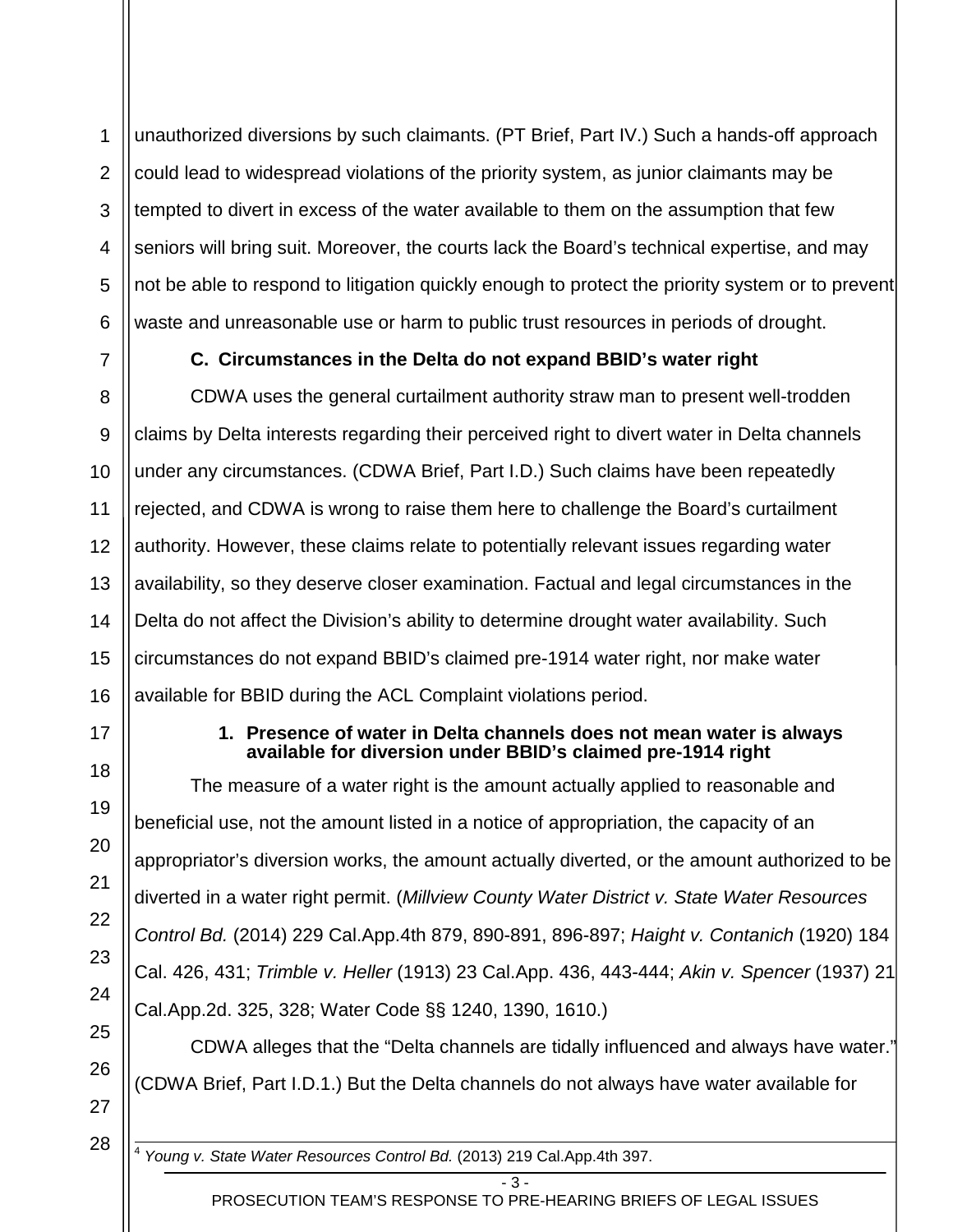1 2 3 4 5 6 appropriation. Because the Delta is open to the San Francisco Bay, when inflow from the Central Valley is insufficient, saline water from the San Francisco Bay enters the Delta from the west. (WSID 96, p. 13.) Thus the local water supply depends on both quality and quantity. (*Id.*) Historically, the needs of almost all Delta users are met almost all of the time, except for users in the southeast portion (where BBID and WSID are located) where the quality of water is often unsuitable for its intended beneficial uses. (WSID 98, p.21.)

7 8 9 10 11 12 13 14 15 16 17 18 19 Due to the impact of seawater intrusion on beneficial uses and water rights, highsalinity inflows from the San Francisco Bay have never been considered water available for diversion. In assessing the relative impacts of change petitions and new appropriations on existing water rights in the Delta, the Board has consistently relied on unimpaired freshwater flow data as a baseline, particularly in relatively recent history with the availability of flow data, monitoring, and modeling. In Water Right Decision 1379 (D-1379), the Board determined that diverters in the southern Delta and near the export area had rights only to divert San Joaquin River water, because under natural conditions Sacramento River water would not have likely reached these areas. (State Water Board Order 89-08,<sup>[5](#page-7-0)</sup> p. 24.) To the degree Sacramento River water reaches the southern Delta, the Board has ruled that southern Delta diverters may lawfully divert that water only to the extent it exceeds the needs of the Department of Water Resources and the U.S. Bureau of Reclamation for export or for carriage purposes. (*Id.* at p. 28.)

20 21 22 23 24 25 In Decision 1641 (D-1641), the Board approved change petitions for the San Joaquin River Agreement solely using unimpaired flow data for Vernalis.[6](#page-7-1) (*State Water Resources Control Bd. Cases* (2006) 136 Cal.App.4th 676, 735-745 (*SWRCB Cases*); D-1641, p. 30- 33.) Riparian rights attach only to natural flow. (*Lux v. Haggin* (1884) 69 Cal. 255; *Bloss v. Rahilly* (1940) 16 Cal.2d 70.) As a result, for riparian diverters, the Board compared the riparian channel depletion requirements only to unimpaired flows at Vernalis. (*Id.* at p. 31.)

<span id="page-7-1"></span><span id="page-7-0"></span>27 28 5 [http://waterboards.ca.gov/waterrights/board\\_decisions/adopted\\_orders/orders/1989/wro89-08.pdf.](http://waterboards.ca.gov/waterrights/board_decisions/adopted_orders/orders/1989/wro89-08.pdf) The Prosecution Team requests official notice of this an all subsequently referenced Board decisions and other public documents pursuant to 23 CCR § 648.2.<br><sup>6</sup>[http://waterboards.ca.gov/waterrights/board\\_decisions/adopted\\_orders/decisions/d1600\\_d1649/wrd1641\\_199](http://waterboards.ca.gov/waterrights/board_decisions/adopted_orders/decisions/d1600_d1649/wrd1641_1999dec29.pdf) [9dec29.pdf](http://waterboards.ca.gov/waterrights/board_decisions/adopted_orders/decisions/d1600_d1649/wrd1641_1999dec29.pdf)

26

 $\overline{A}$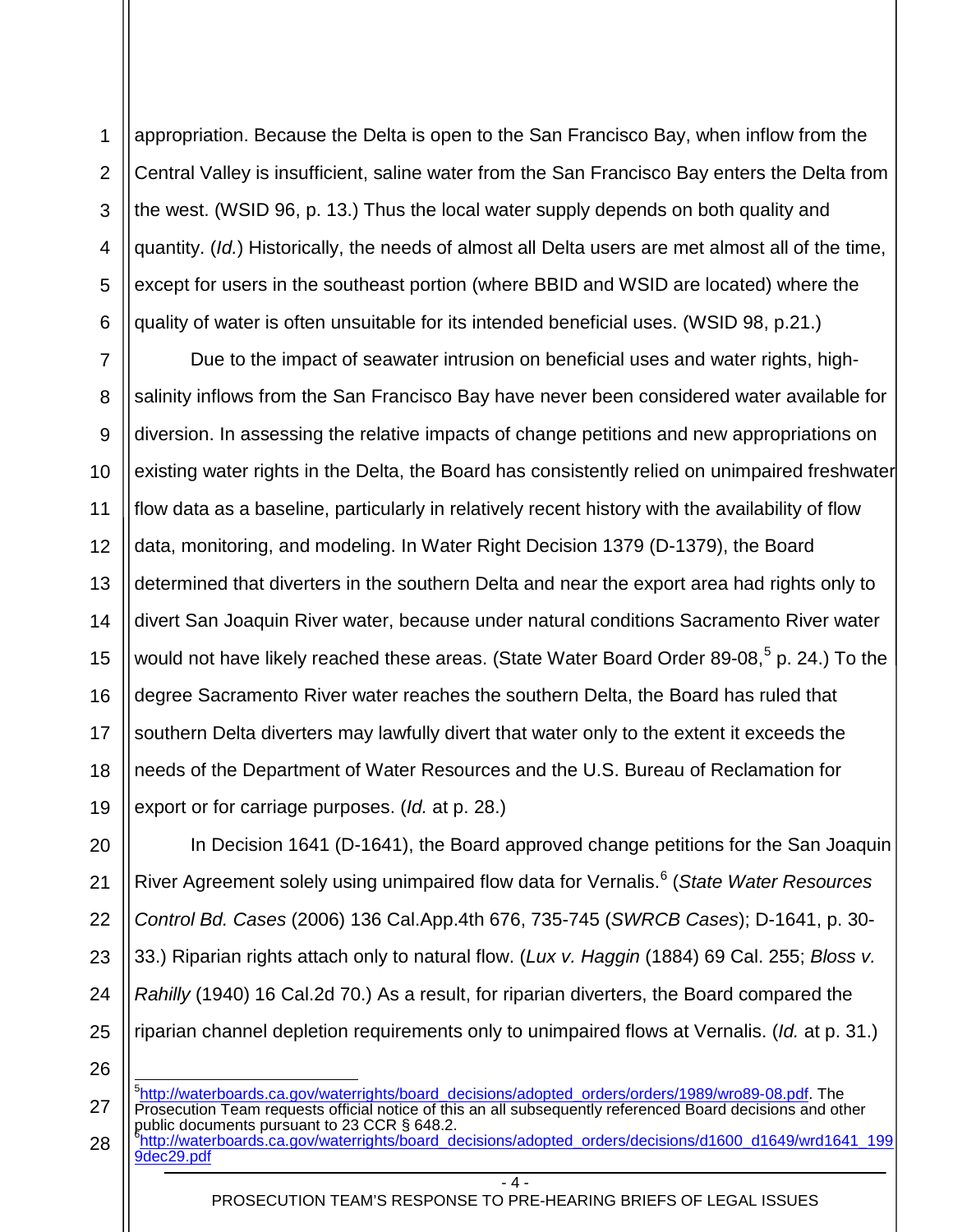1 2 3 4 5 6 The Board did not include unlimited high-salinity inflows from the San Francisco Bay, nor did the Board acknowledge that the Delta channels "always have water." (*Id.*) The Board similarly ignored unlimited high-salinity inflows from the San Francisco Bay and the concept that the Delta channels "always have water" in considering whether the San Joaquin River Agreement would harm appropriators in the Delta, and instead focused its analysis on freshwater inflows. (*SWRCB Cases*, *supra* 136 Cal.App.4th at 737; D-1641, p. 33-34.)

7 8 9 10 11 12 13 14 15 16 17 Other modern Board decisions regarding the availability of water in the Delta have not considered unlimited high-salinity inflows from the San Francisco Bay as flows available for diversion and beneficial use. See, for example, Decisions 1629<sup>[7](#page-8-0)</sup>, 1643 $^8$  $^8$  and 1650 $^9$  $^9$  for the Los Vaqueros Reservoir Project, the Delta Wetlands Properties, and the Davis/Woodland Water Supply Project, respectively. In these decisions, the Board calculated water availability based on water needed to satisfy holders of prior rights and protect other beneficial uses. The water rights were subject to standard water right Standard Term 80 and other terms to protect prior rights. These projects received either Standard Term 91 or a special Delta term in lieu of Standard Term 91 where it was deemed that Standard Term 91 would not adequately protect the rights of the Central Valley Project (CVP) and State Water Project (SWP) (collectively the "Projects").<sup>[10](#page-8-3)</sup>

18 19 20 21 22 23 Not even the earlier water right decisions cited by CDWA consider unlimited highsalinity inflows from the San Francisco Bay as water available for appropriation, nor do they determine that an applicant has water available for appropriation because the Delta channels "always have water." In Decision 100 ( $D$ -100<sup>[11](#page-8-4)</sup>), the Board's predecessor described the hydrologic characteristics of the Delta's drainage, but acknowledged that Delta channels lack an adequate water supply in years with low freshwater inflows, stating

24

<span id="page-8-4"></span><span id="page-8-3"></span><span id="page-8-2"></span><span id="page-8-1"></span><span id="page-8-0"></span>25 26 27 28 7 [http://www.swrcb.ca.gov/waterrights/board\\_decisions/adopted\\_orders/decisions/d1600\\_d1649/wrd1629.pdf](http://www.swrcb.ca.gov/waterrights/board_decisions/adopted_orders/decisions/d1600_d1649/wrd1629.pdf) 8 [http://www.swrcb.ca.gov/waterrights/board\\_decisions/adopted\\_orders/decisions/d1600\\_d1649/wrd1643.pdf](http://www.swrcb.ca.gov/waterrights/board_decisions/adopted_orders/decisions/d1600_d1649/wrd1643.pdf) <sup>9</sup>[http://www.swrcb.ca.gov/waterrights/board\\_decisions/adopted\\_orders/decisions/d1650\\_d1699/wrd1650.pdf](http://www.swrcb.ca.gov/waterrights/board_decisions/adopted_orders/decisions/d1650_d1699/wrd1650.pdf)<br><sup>10</sup> If the Delta Channels "always have water" there would be no need for Standard Term 80 or 91, let alone any need to impose any restrictions on water diversions in the Delta, including restrictions on export pumping by the Projects. Similarly, if the Delta Channels do "always have water" then BBID could simply divert as much water as it wants whenever it wants and would never need to report a limited quantity in its statement of diversion or buy water from the US Bureau of Reclamation. (WR-4, ¶¶ 4-6.)<br>[11http://www.swrcb.ca.gov/waterrights/board\\_decisions/adopted\\_orders/decisions/d0100\\_d0149/wrd100.pdf](http://www.swrcb.ca.gov/waterrights/board_decisions/adopted_orders/decisions/d0100_d0149/wrd100.pdf)

- 5 -

PROSECUTION TEAM'S RESPONSE TO PRE-HEARING BRIEFS OF LEGAL ISSUES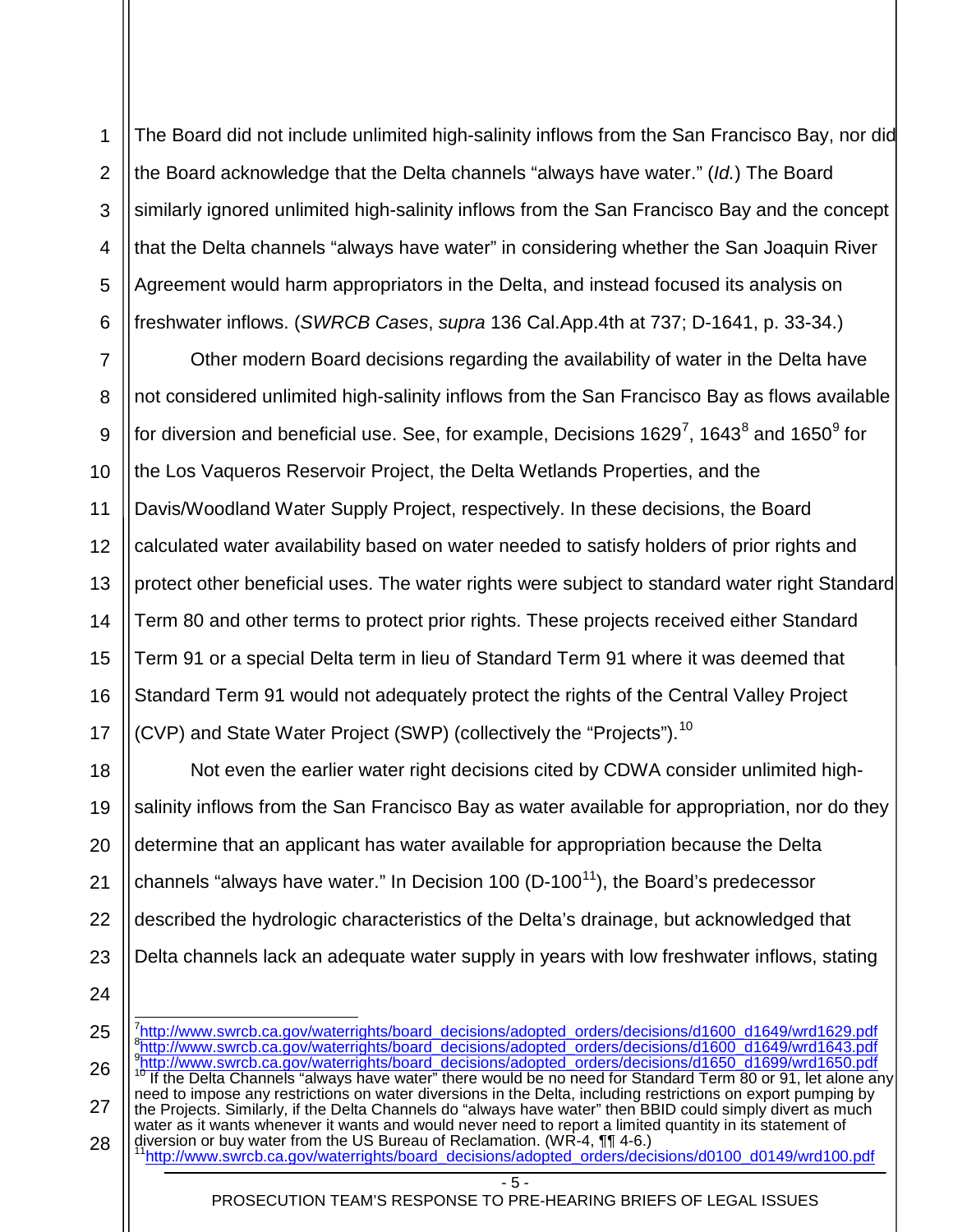1 2 3 4 5 6 7 "Toward the end of the irrigation season in an average year *or earlier in subnormal seasons* the flow of fresh water through the delta channels may be so reduced as to permit the infiltration of salt water into the channels near Suisun Bay." (D-100, p. 11 [emphasis added].) The later Decision 805 (D-805<sup>[12](#page-9-1)</sup>) approved an application for diversion from the Mokelumne River in part because the Delta's tidal influence would return natural flows and return flows. (D-805, p. 3.) But the approval in D-805 was not predicated on unlimited highsalinity inflow from the San Francisco Bay.

8 9 10 11 12 13 14 15 16 17 18 19 20 21 22 23 CDWA unrealistically characterizes water supply in the Delta channels. Even if the Delta channels "always have water," they do not always have water available for diversion, because it is not always suitable for beneficial use. BBID claims a right to divert San Joaquin River water from the Intake Channel to the Banks Pumping Plant (formerly Italian Slough), but historically the quality of water in this area of the Delta (the southeast portion) was often unsuitable for its intended beneficial uses. (WR-4, ¶¶ 4-6, 36; WSID 98, p.21.) BBID's water rights are defined not just by its diversion capacity and priority, but also by its ability to apply water to its intended beneficial use. Before the State and Federal Projects, BBID would have diverted only San Joaquin River water (Order 89-8, p. 24.). Under severe drought conditions, even if water was physically available at BBID's diversion, seawater intrusion would have made that water unsuitable for diversion and beneficial use. Since a water right only extends to water diverted and put to beneficial use, BBID's water right would not extend to diversion and use of water under severe drought conditions. BBID's water right is therefore restricted by its priority and by the amount it could apply under severe drought conditions. The Board's approach in assessing drought water availability using only unimpaired flow was therefore reasonable and justified.

<span id="page-9-0"></span>24 25

26

27

**2. The Board's actions are consistent with Water Code section 7075 and**  *Butte Canal & Ditch Co.*

CDWA contends that, because the Delta "always has water," curtailment was unnecessary to protect stored water moving through the Delta. (CDWA Brief, Part I.D.2.)

<span id="page-9-1"></span>28

<sup>-</sup> 6 - <sup>12</sup>http://waterboards.ca.gov/waterrights/board\_decisions/adopted\_orders/decisions/d0800\_d0849/wrd805.pdf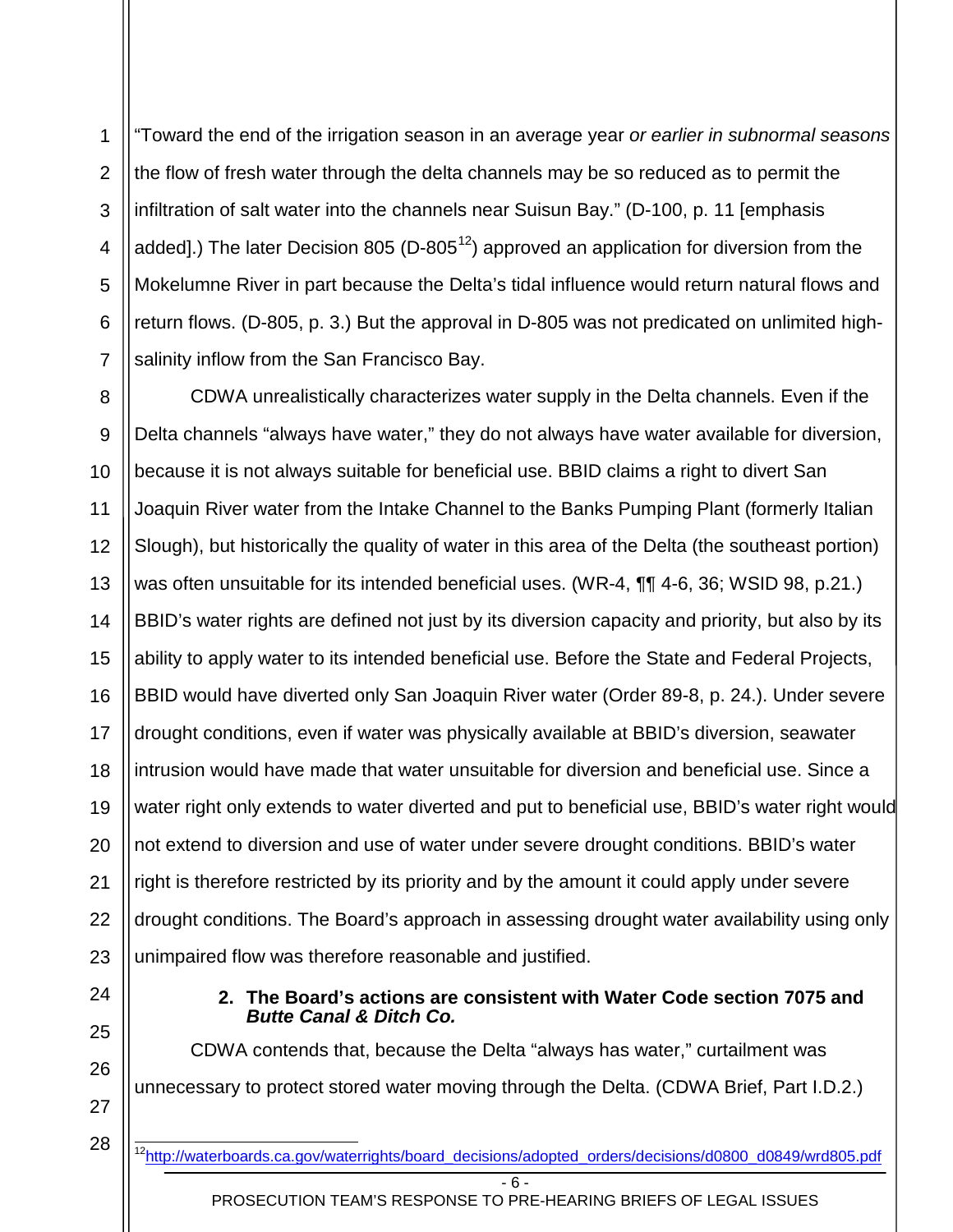1 2 3 4 5 Again, whether "curtailment" was necessary is not relevant, because the ACL Complaint alleges BBID diverted water when there was no water available for its priority of right. (PT Brief, pp.2-3.) Moreover, CDWA's belief that Delta interests have any right or claim to use water previously stored or imported by another upstream and then released into the watercourse for use downstream is simply wrong.

6 7 8 9 10 11 12 13 14 15 16 17 18 No appropriator has a right to use water that was previously stored or imported by another upstream and then released into the watercourse for use downstream. (*El Dorado Irr. Dist. v. State Water Resources Control Bd.* (2006) 142 Cal.App.4th 937, 962 [*citing*  Water Code § 1201].) A senior downstream appropriator can only demand that a reservoir operator bypass water during the season when water is naturally present in the stream and is being diverted. (*Lindblom v. Round Val. Water Co.* (1918) 178 Cal. 450, 457.) Water Code section 7075 therefore provides that "Water which has been appropriated may be turned into the channel of another stream, mingled with its water, and then reclaimed; but in reclaiming it the water already appropriated by another shall not be diminished." Rather than restricting the State Water Board or the Projects, section 7075 recognizes that the Projects may export water from the Sacramento River into the channels of the San Joaquin River, commingle it, and then reclaim it. (Order 89-08, p. 25; *see Crane v. Stevinson* (1936) 5 Cal.2d 387, 398-400.)

19 20 21 22 23 24 25 26 27 28 Since the Projects' permits authorize them to draw water to their export diversion points in the southern Delta, the water the export pumps draw into the southern Delta remains appropriated water for the purposes of Water Code section 7075. (Order 89-08, p. 27.) Thus, BBID was not entitled to divert any water the Projects imported from the Sacramento River that was present in the Delta channels during the ACL Complaint violations period unless such flows exceeded the Projects' export or carriage needs. (Order 89-08, p. 27-28.) Even flows intended for fish and wildlife enhancement and for meeting water quality objectives were not available for diversion by in-Delta users such as BBID or WSID, because those flows still had a beneficial use within the Delta. (*El Dorado Irr. Dist.*, *supra* 142 Cal.App.4th at 962; D-1641, pp. 181-195; Water Code § 1201 ["All water flowing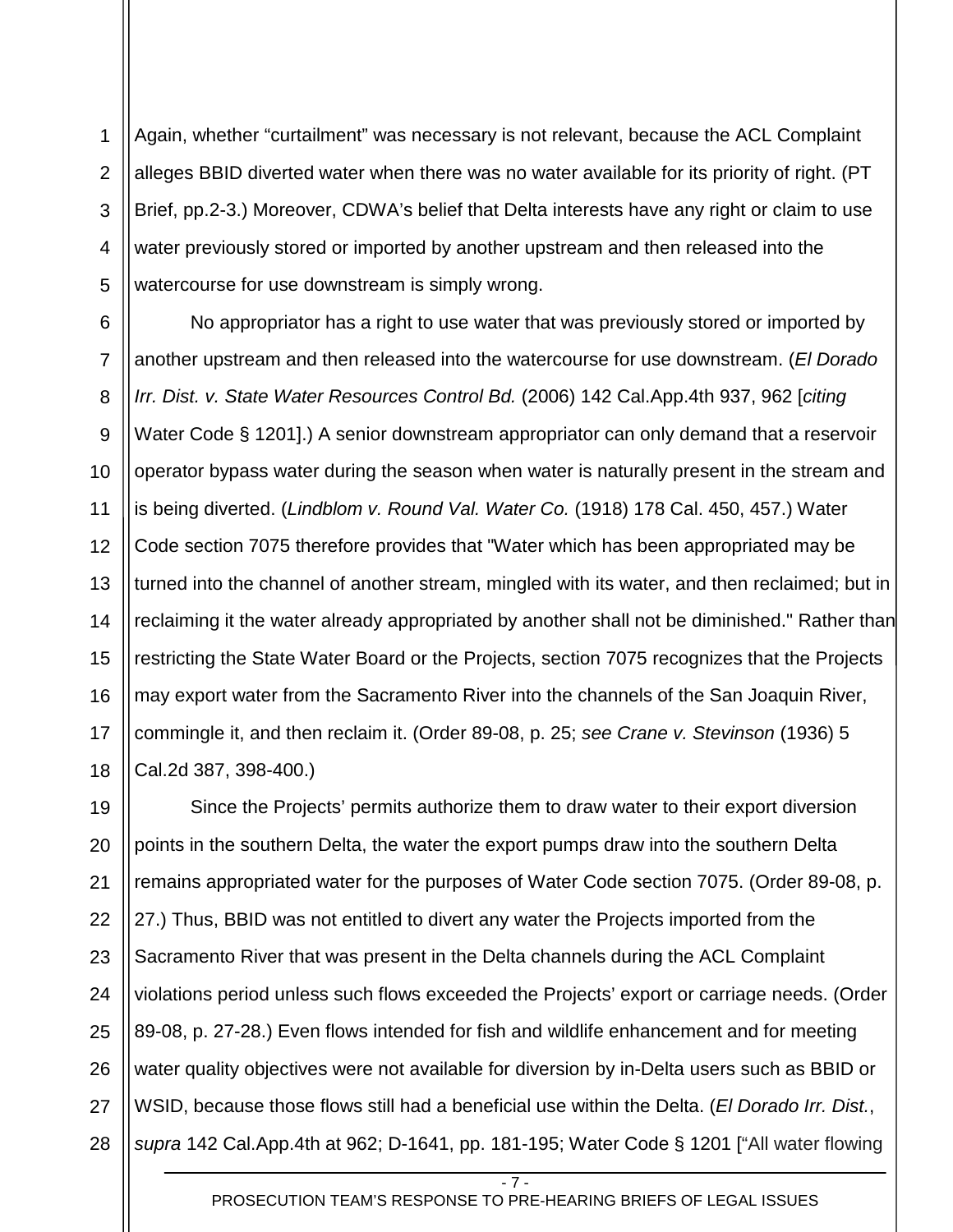1 2 in any natural channel, excepting so far as it… is being applied to useful and beneficial purposes… is hereby declared to be public water of the State and subject to appropriation in accordance with the provisions of this code."].)

Citing *Butte Canal & Ditch Co. v. Vaughn* (1858), 11 Cal. 143, 147, CDWA argues that the Board must demonstrate "no injury" to BBID and that it must leave BBID "in the use of the full quantity" it is entitled. (CDWA Brief, p. 9.) Legislation has codified the "no injury rule" in the Civil Code and Water Code, and subsequent case law has further explained the rule, as meaning no "substantial injury" or action that would "unreasonably affect" another's water right. (*SWRCB Cases*, *supra* 136 Cal.App.4th at 742-743.) The Division's drought water availability supply and demand analysis shows that there was no water available for diversion by BBID at its priority of right during the violations period. The Complaint alleges only that BBID diverted when it had no right to divert. The "no injury" rule does not apply.

### **3. The ACL Compliant is consistent with the Delta Protection Act and Federal Reclamation Law**

<span id="page-11-0"></span>Water Code sections 12200 through 12205 are commonly known as the Delta Protection Act. (*SWRCB Cases*, *supra* 136 Cal.App.4th at 767.) Section 12201 sets forth the Legislature's findings that the "maintenance of an adequate water supply in the Delta sufficient to maintain and expand agriculture, industry, urban, and recreational development in the Delta… and to provide a common source of fresh water for export to areas of water deficiency is necessary to the peace, health, safety and welfare of the people of the State." (Water Code § 12201.) CDWA's reliance on the Delta Protection Act is misplaced. (CDWA Brief, Part I.D.3.)

The Board has the authority to balance "in-Delta needs and export needs" and determine whether in-Delta needs receive an adequate supply of water. (*SWRCB Cases*, *supra* 136 Cal.App.4th at 770-771.) In making such a determination, the Board only needs a reasonable factual basis for its action. (*Id.* at 772.) The Delta Protection Act provides no clear standard for determining what constitutes an adequate supply of water for users in the Delta. (*Id.* at 770.) What constitutes an "adequate water supply" under the Delta Protection

28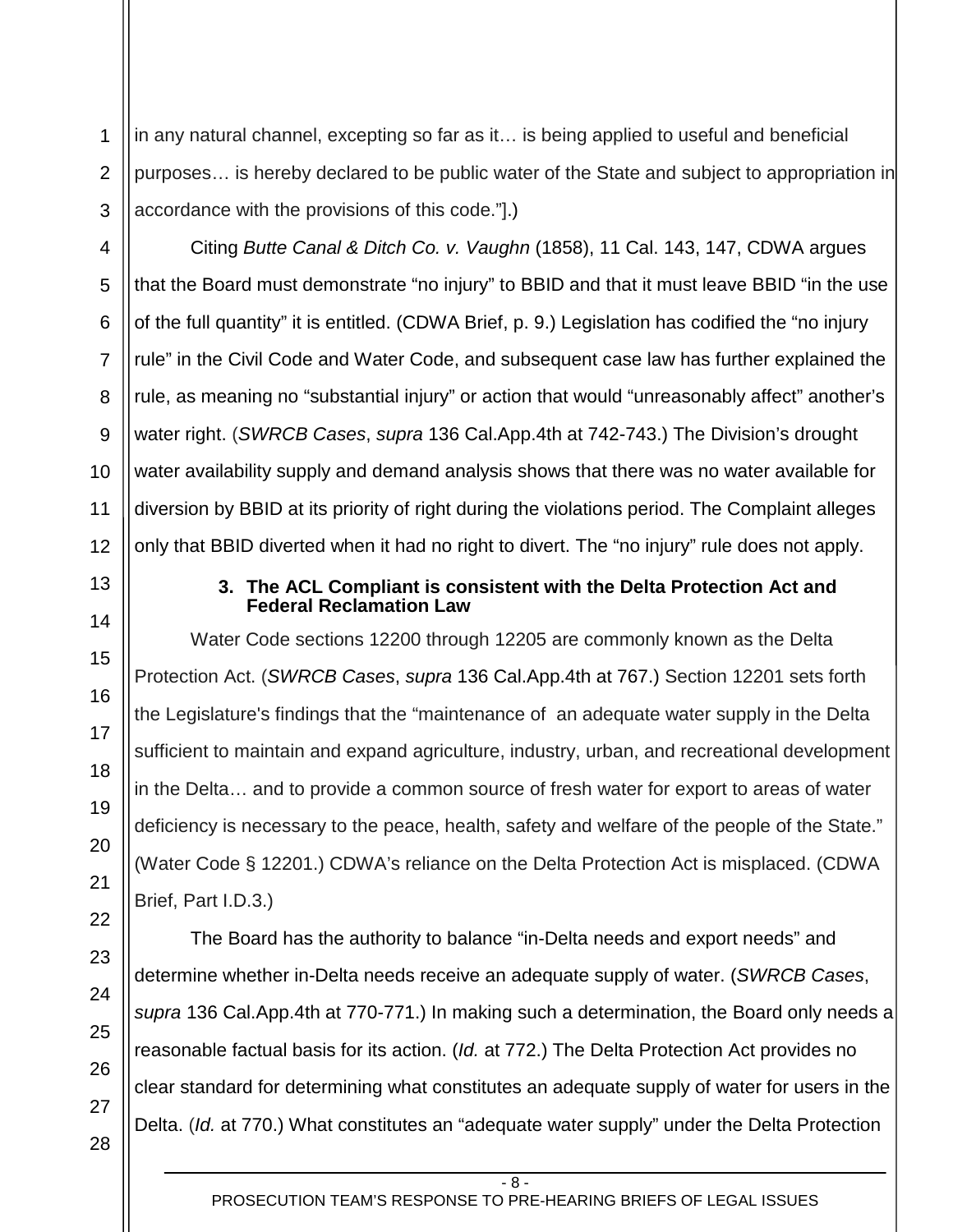1 2 3 4 5 6 Act is a matter within the Board's judgment, balancing all of the relevant factors and all of the competing interests in the water that flows through the Delta. (*Id.* at 771.) Although the Delta Protection Act precludes diversion of water from the Delta that is necessary for salinity control or to provide an adequate water supply for users within the Delta, the Board nonetheless has discretion to decide what level of salinity control should be provided, and what constitutes an adequate supply of water for users in the Delta. (*Id.* at 772.)

The Delta Protection Act creates no new or separate water right for users of water in the Delta. (*Phelps v. State Water Resources Control Bd.* (2007) 157 Cal.App.4th 89, 110.) Delta water users must have adequate existing water rights, acquired under the laws that govern acquisition of water rights, before they can divert and use water from the channels of the Delta. (*Id.*) If existing water rights are inadequate to supply the needs of in-Delta water users, the Delta Protection Act does not ensure the Delta water users an adequate supply. (*Id.*) The Delta Protection Act therefore does not entitle BBID to divert water when its water right does not entitle it to do so.

15 16 17 18 19 20 21 22 23 24 25 26 CDWA also mischaracterizes Federal Reclamation Law. Public Law 99–546 provides that "the costs associated with providing Central Valley Project water supplies for the purpose of salinity control and for complying with State water quality standards… shall be allocated among the project purposes and shall be reimbursed." (PL 99–546 (HR 3113), PL 99–546, October 27, 1986, 100 Stat 3050.) (PL 99–546 (HR 3113), PL 99–546, October 27, 1986, 100 Stat 3050.) However, "the costs of providing water for salinity control and for complying with State water quality standards above those standards… shall be nonreimbursable." (*Id.*) The applicable state water quality standards are described in Exhibit A to PL 99–546.<sup>[13](#page-12-0)</sup> If the standards are updated, the Central Valley Project operates to meet those standards so long as they are not inconsistent with Congressional directives. The Projects are therefore only required to provide salinity control and water quality up to standards set by the State Water Board.

<span id="page-12-0"></span>27 28 <sup>13</sup> Exhibit A, - *Agreement Between the United States of America and the Department Of Water Resources of the State of California for Coordinated Operation of the Central Valley Project and the State Water Project* is available at<https://archive.org/details/agreementbetween00wash> and

7

8

9

10

11

12

13

14

 $-$  9  $-$ 

<https://ia802604.us.archive.org/16/items/agreementbetween00wash/agreementbetween00wash.pdf>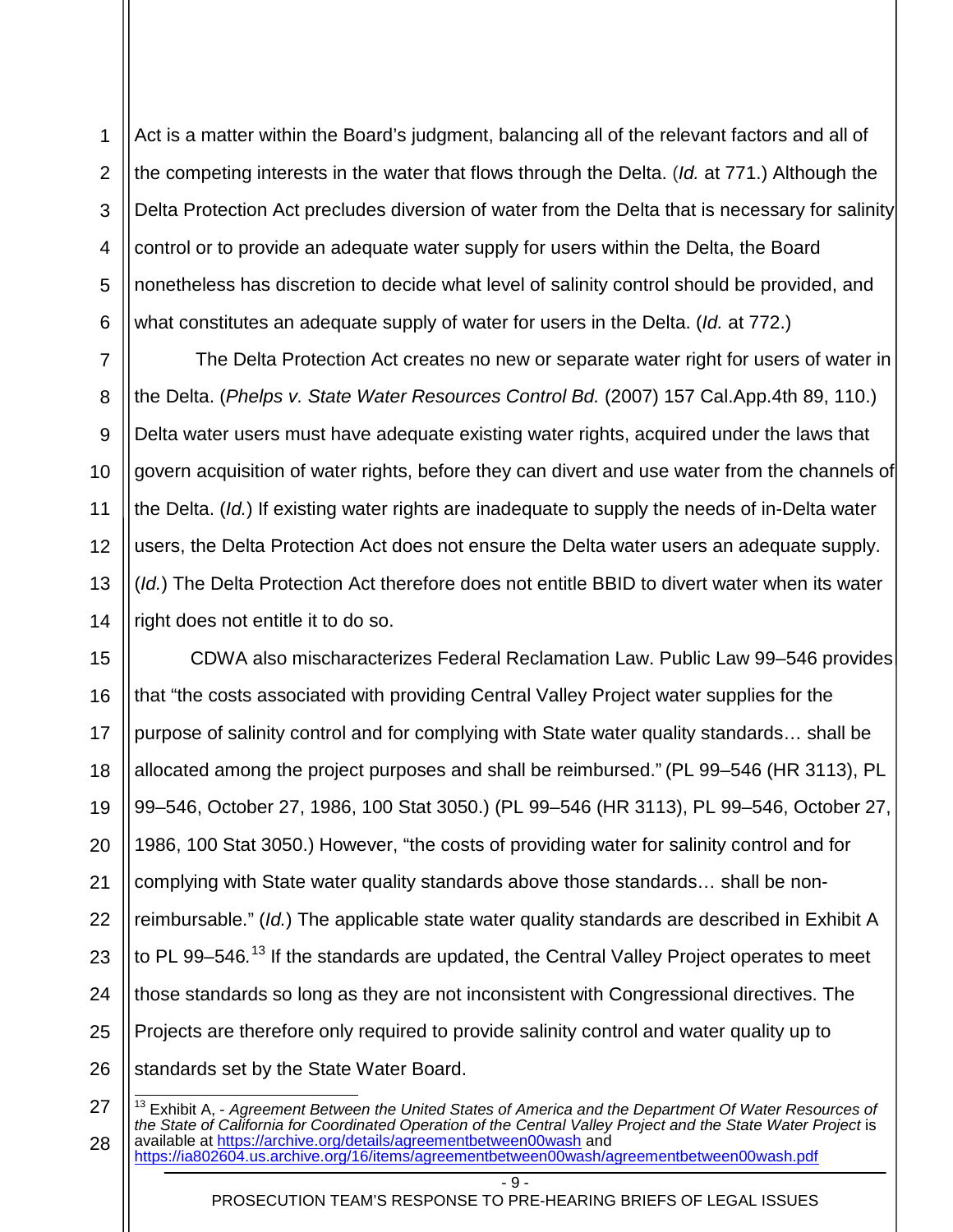The Delta Protection Act imposes no additional duty on the Projects. It certainly provides no additional unreimbursed duties on the Projects. As the State Water Board noted in D-1379, "Nowhere does the Board find any California law which provides that the Delta users shall be provided with supplies in excess of their vested rights without payment." (WSID 98, p. 15.) If Delta diverters want the Projects to provide additional benefits, then they have to pay for it. (*El Dorado Irr. Dist., supra* 142 Cal.App.4th at 975; *Phelps, supra*  157 Cal.App.4th at 107.) BBID is not entitled to any water supply from the Projects in excess of its rights unless it pays for it.

1

2

3

4

5

6

7

8

<span id="page-13-0"></span>9

### **4. The Board's actions are consistent with the rule of priority**

10 11 12 13 14 15 16 17 18 CDWA argues that the Board violated the rule of priority, citing *El Dorado Irrigation*  District v. State Water Resources Control Board, supra 142 Cal.App.4<sup>th</sup> at 961. (CDWA Brief, Part I.D.4.) Again, CDWA's allegations that the State Water Board issued curtailments or other orders which "sought to shift, and did in fact shift the Projects' obligations to meet the flow and salinity objectives onto the curtailed water users" are not relevant here. Any temporary urgency change order granting the Projects temporary relief from meeting Delta flow and water quality objectives is beyond the scope of these proceedings. Whether the Projects have complied with their permits is similarly not relevant. In any event, CDWA's reliance on *El Dorado* is misplaced.

19 20 21 22 23 24 25 26 27 28 The Board must recognize and protect the interests of those with prior and paramount rights to the use of water. (*El Dorado Irr. Dist., supra* 142 Cal.App.4th at 961; *Meridian, Ltd., v. San Francisco* (1939) 13 Cal.2d 424, 450, *opinion amended on denial of reh'g,* (1939) 13 Cal.2d 424.) *El Dorado Irrigation District* held that the Board violated the rule of priority by including Term 91 in El Dorado Irrigation District's (El Dorado's) permit without including that term in the licenses and permits of junior appropriators. (*El Dorado Irr. Dist., supra* 142 Cal.App.4th at 972.) However, regardless of Term 91, El Dorado lacked any right to take water when no natural or abandoned flow was available according to its priority. (*Id.* at 972.) When natural or abandoned flows were insufficient for diversion by El Dorado, downstream riparians, and senior appropriators and also insufficient to meet Delta water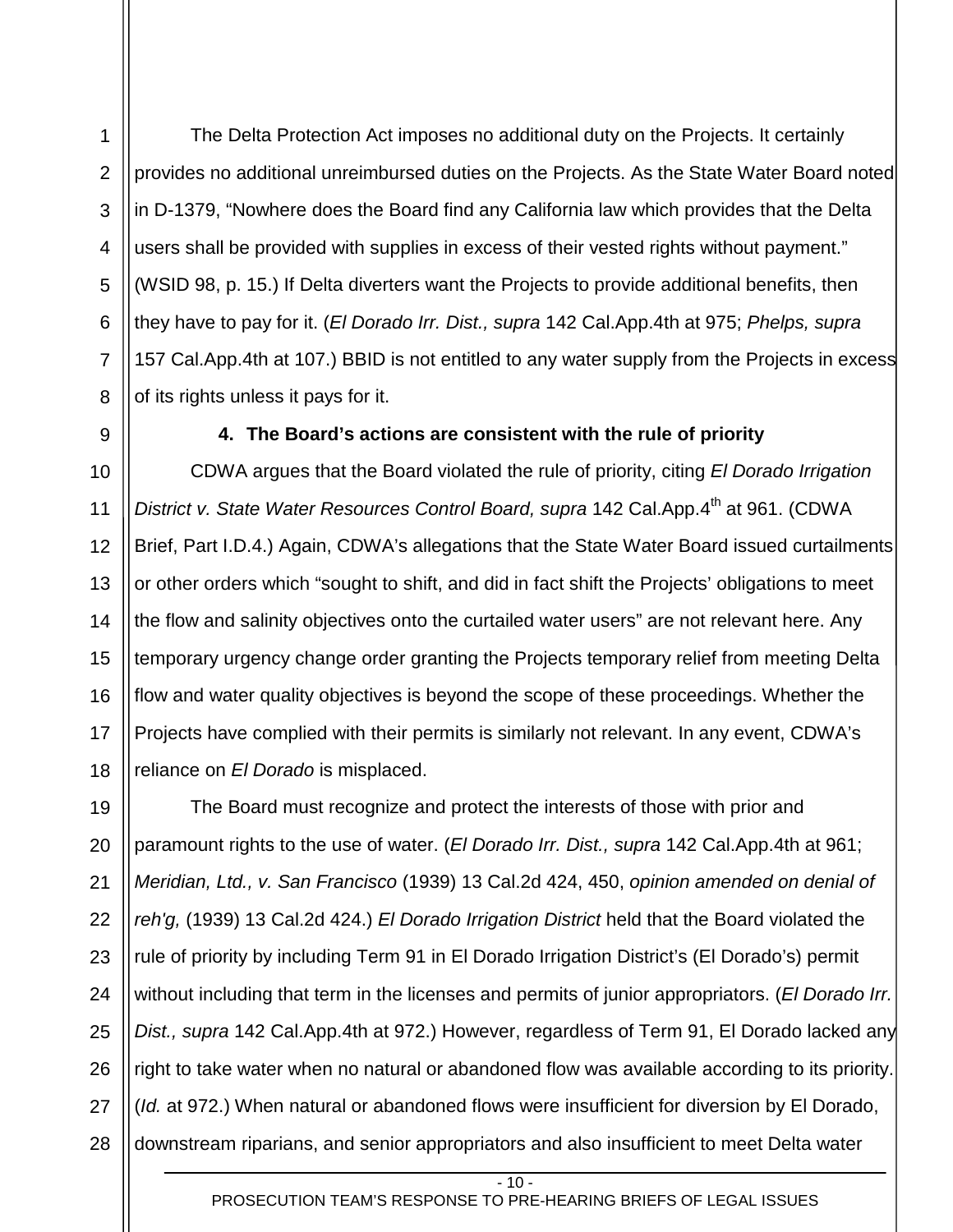1 2 3 4 5 6 7 8 9 quality objectives, the Projects had to release more stored water to meet Delta water quality objectives. (*Id.* at 969.) However, the rule of priority only applies to the use of natural or abandoned flow in the watercourse. (*Id.* at 962.) Furthermore, no riparian or appropriator has a right to use water that was previously stored or imported by another and then released into the watercourse for use downstream. (*Id.*) El Dorado could continue diverting not because it had any right to water previously stored or imported by the Projects, but because natural and abandoned flow remained available for its priority of right. Had natural flow been unavailable for El Dorado's priority of right, El Dorado would have had to cease diverting.

10 11 12 13 The Unavailability Notices and these enforcement actions are consistent with the goal of protecting priority of right and senior rights. Natural and abandoned flow was not available for BBID at its priority of right during the violations period. BBID had no right to divert Project storage releases. Regardless, BBID kept diverting.

<span id="page-14-1"></span><span id="page-14-0"></span>**III. WATER CODE SECTION 1052 APPLIES TO BBID'S DIVERSIONS**

### **A. Water Code section 1052 is not limited to diversions of water subject to the permitting and licensing scheme in Division 2 of the Water Code**

CDWA, CCSF, and BBID all offer variations on the theme that Water Code section 1052 cannot apply to BBID's diversions during June 13 through June 24, 2015, because section 1052 only applies to diversions of water subject to the Board's permitting and licensing authority under Division 2 of the Water Code. (CDWA Brief, at Part II, CCSF Brief, at Part I.A, and BBID Motion, at Parts III.3-4.) CDWA, CCSF and BBID mischaracterize and artificially limit Water Code section 1052, subdivision (a), which provides that "[t]he diversion or use of water subject to this division other than as authorized in this division is a trespass." For our purposes, the key phrases are "water subject to this division" and "other than as authorized in this division."

By its plain terms, the "water subject to this division" is not limited to water subject to the permitting and licensing scheme set forth in Part 2 of Division 2 (commencing at section 1200). Had the Legislature intended to limit section 1052 to water subject to the permitting

 $-11 -$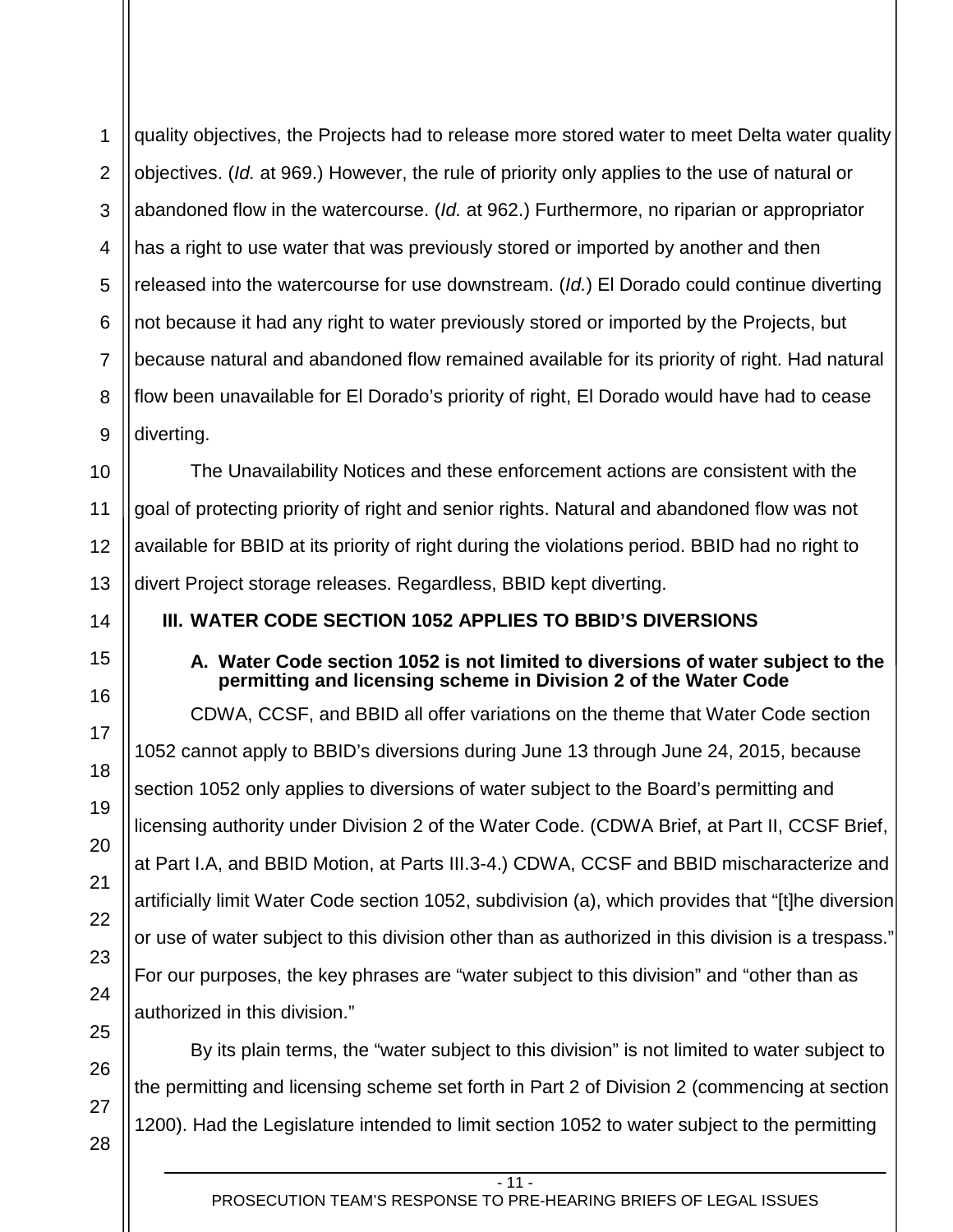1 2 3 4 5 6 7 8 9 10 and licensing scheme under Part 2, it would have done so. But Division 2 of the Water Code encompasses sections 1000 through 5209, and, as even CDWA recognizes (CDWA Brief, at 15:22-25), several sections apply to riparian and pre-1914 appropriative claims. For example, Part 5.1 of Division 2 subjects all diverters, regardless of their basis of right, to an annual reporting requirement tracking the scope of diversion. Section 1202(d)'s definition of unappropriated water subject to the permitting scheme includes return flows from all water rights. Section 1011.5 allows pre-1914 appropriative right claimants to claim the benefit of a conjunctive groundwater use in lieu of surface water, but subjects those water right holders to a reporting requirement. Section 2501 subjects all water rights to a determination of the rights of a stream system during a statutory adjudication.

11 12 13 14 15 16 17 18 19 The phrase "other than as authorized in this division" should also be read to include riparian and pre-1914 claims, because Water Code section 1201 expressly recognizes those rights and exempts them from the permitting and licensing scheme. In that way, even Part 2 of Division 2 authorizes diversions by riparian and pre-1914 claimants, albeit without the level of regulation applied to post-1914 appropriative rights. Priority is as much a part of an appropriator's right, even a pre-1914 appropriator, as the amount diverted or season of diversion. An appropriator diverting when there is no water available for a priority of right, even a pre-1914 priority of right, is no different than diverting in excess of the amount claimed under that right or outside the season claimed by that right.

20 21 22 23 24 25 26 A narrow interpretation of section 1052 would read out sections within Division 2 that explicitly apply to pre-1914 rights. An interpretation of section 1052 that exempts pre-1914 rights from enforcement of unauthorized diversion would necessarily require exempting other sections within Division 2. Such a reading does not comply with ordinary principles of statutory interpretation – chiefly that a statutory construction should construe a statute in the context of the entire statutory system of which it is a part, in order to achieve harmony among the parts.

27 28 BBID and CCSF each cite *People v. Shirokow* (1980) 26 Cal.3d 301 for the proposition that section 1052 is limited to water subject to the permitting and licensing

 $-12 -$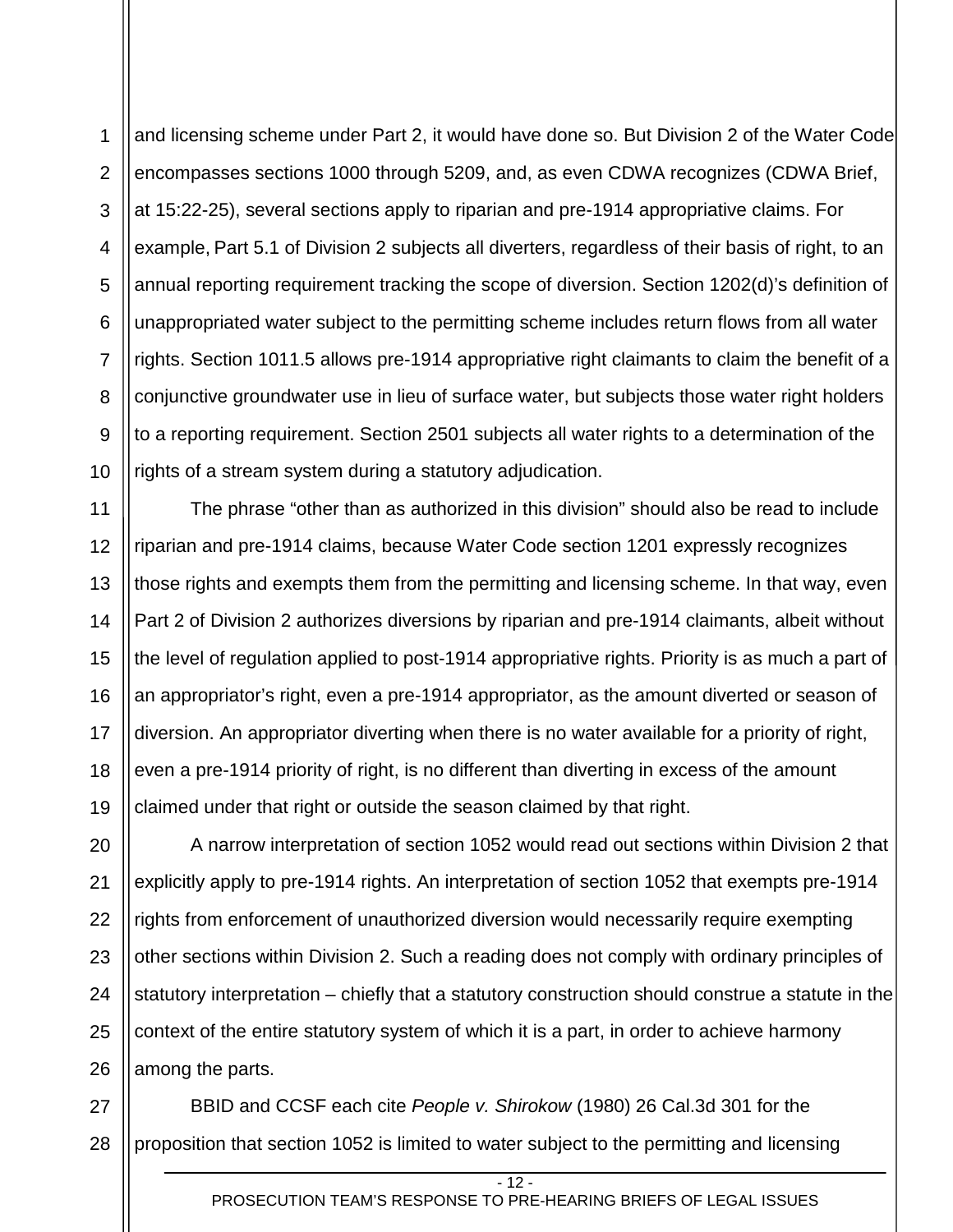1 2 3 4 scheme set forth in Division 2. (BBID Motion at p. 6; CCSF Brief at p. 2.) *Shirokow* does not provide support, because that decision stands only for the proposition that unappropriated water is subject to appropriation under the permitting and licensing scheme set forth in Division 2 of the Water Code. (*Shirokow*, 26 Cal.3d, at 305-306.)

6

7

8

9

10

11

12

<span id="page-16-0"></span>5

### **B.** *Young* **and** *Millview* **do not require that a pre-1914 claimant divert water subject to permits or licenses for the Board to bring an enforcement action for unauthorized diversion**

CDWA, CCSF, and BBID read *Young v. State Water Resources Control Bd.* (2013) 219 Cal.App.4th 397, and *Millview County Water Dist. v. State Water Resources Control Bd.*  $(2014)$  229 Cal.App. $4<sup>th</sup>$  879, as allowing enforcement against pre-1914 claimants only when the pre-1914 diverter interferes with or diverts water rightfully subject to a post-1914 permit or license. (CDWA Brief, pp. 16-17, CCSF Brief, Part I.B, BBID Motion, Part III.4.) CDWA, CCSF and BBID read these cases too narrowly and ascribe meaning that is not there.

13 14 15 16 17 18 19 20 21 22 23 24 25 BBID cites a portion of the *Young* decision which summarizes the Board's permitting authority over unappropriated water as if that were the entire holding. (BBID Motion, at 7:12- 17.) CCSF argues that *Young* allows enforcement against pre-1914 claimants "only if there is a claim that they are diverting or using unappropriated water that would be subject to the State Water Board's permitting authority." (CCSF Brief, at 4:17-21.) CDWA argues that *Young* does not allow any enforcement against valid riparian or pre-1914 rights. (CDWA Brief, at 16:17-20.) None of them cite the actual holding, in which the court rejected similar arguments and stated the central question as "whether a given diversion claimed to be authorized is in fact authorized by a valid riparian or pre-1914 appropriative right. If it is not, the diversion is unauthorized and subject to enforcement pursuant to Water Code sections 1052 and 1831, subdivision (d)(1)." (*Young*, 219 Cal.App.4th, at 406.) *Young* thus stands for the proposition that the Board may enforce against any diversions not authorized by a valid riparian or pre-1914 appropriative right.

26

<span id="page-16-1"></span>27

28

CDWA, CCSF and BBID cite the correct *Millview* holding, [14](#page-16-1) but artificially tie that

 $- 13 -$ 

 $\frac{14}{14}$  "Section 1831 allows the Board to issue an order preventing the unauthorized diversion of water. Unauthorized diversion includes not merely the diversion of water under a claimed but invalid pre-1914 right, but also diversion beyond the proper scope of a valid pre-1914 right, whether because the diversion exceeds the maximum perfected amount of water under the right or because in intervening forfeiture has reduced the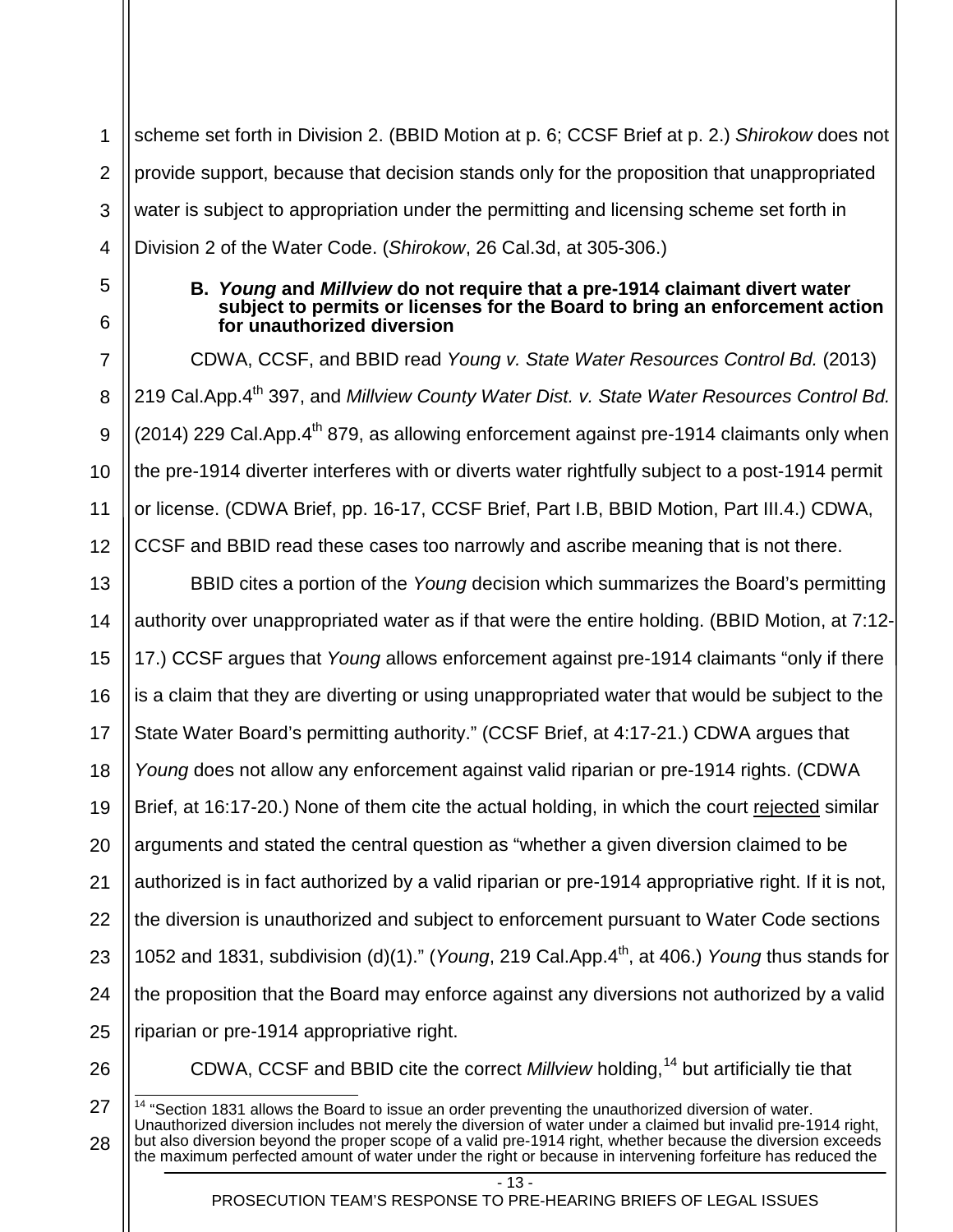1 2 3 4 5 6 7 holding to water subject to the Board's regulatory authority under the permitting and licensing scheme under Division 2 of the Water Code. (CDWA Brief, at p. 16-17, CCSF Brief, at pp. 4-5, BBID Motion, at pp. 7-8.) *Millview*, like *Young*, examines the scope and extent of water available for regulation by the Board under the Division 2 permitting and licensing scheme, but nothing in either case stands for the proposition that the Board may enforce against pre-1914 or riparian claimants only when those diverters take water from post-1914 permit or license holders.

8 9 10 11 12 13 14 15 16 17 18 19 20 Neither *Young* nor *Millview* address circumstances where no water was available to serve the priority of a claimed pre-1914 water right, but the *Young* and *Millview* reasoning applies in such circumstances. Priority is an inherent part of a water right; it is axiomatic that California's priority system requires a water right holder to cease diverting when there is no water available to serve that priority, whether riparian, pre-1914, or post-1914. It is nonsensical to read *Young* and *Millview* to allow the Board to enforce against pre-1914 claimants only when there is water available for post-1914 rights, as that would thwart the Board's ability to protect the priority system and uphold Article X, section 2 during the times when this protection is needed the most. Moreover, unauthorized diversions of natural and abandoned flow *do* impact post-1914 right holders, even during drought periods, by extending periods of unavailability. Finally, such a reading of *Young* and *Millview* ignores the practical reality that Delta channels often contain imported water that is subject to Division 2, in addition to natural and abandoned flow.<sup>[15](#page-17-1)</sup>

<span id="page-17-0"></span>21

22

23

24

25

26

# **C. The ACL Complaint alleges that BBID diverted in excess of its right**

BBID purposefully misconstrues the ACL Complaint as accusing BBID of "taking water needing solely to satisfy more senior pre-1914 appropriative and/or riparian water rights." (BBID Motion, at 3:9-10.) The ACL Complaint alleges that BBID diverted water under its claimed pre-1914 right during a period in which there was no water available for that right. (WR-4, ¶¶ 24, 28, 30, 31, et al.) The ACL Complaint does not, and need not, specify

<span id="page-17-1"></span>27 28

-

proper scope. The Board therefore possesses the jurisdiction to determine these issues." (229 Cal.App.4<sup>th</sup> at 895.) <sup>15</sup> Abandoned flow is also subject to Division 2. (Water Code § 1202, subd. (d).)

 $-14 -$ 

PROSECUTION TEAM'S RESPONSE TO PRE-HEARING BRIEFS OF LEGAL ISSUES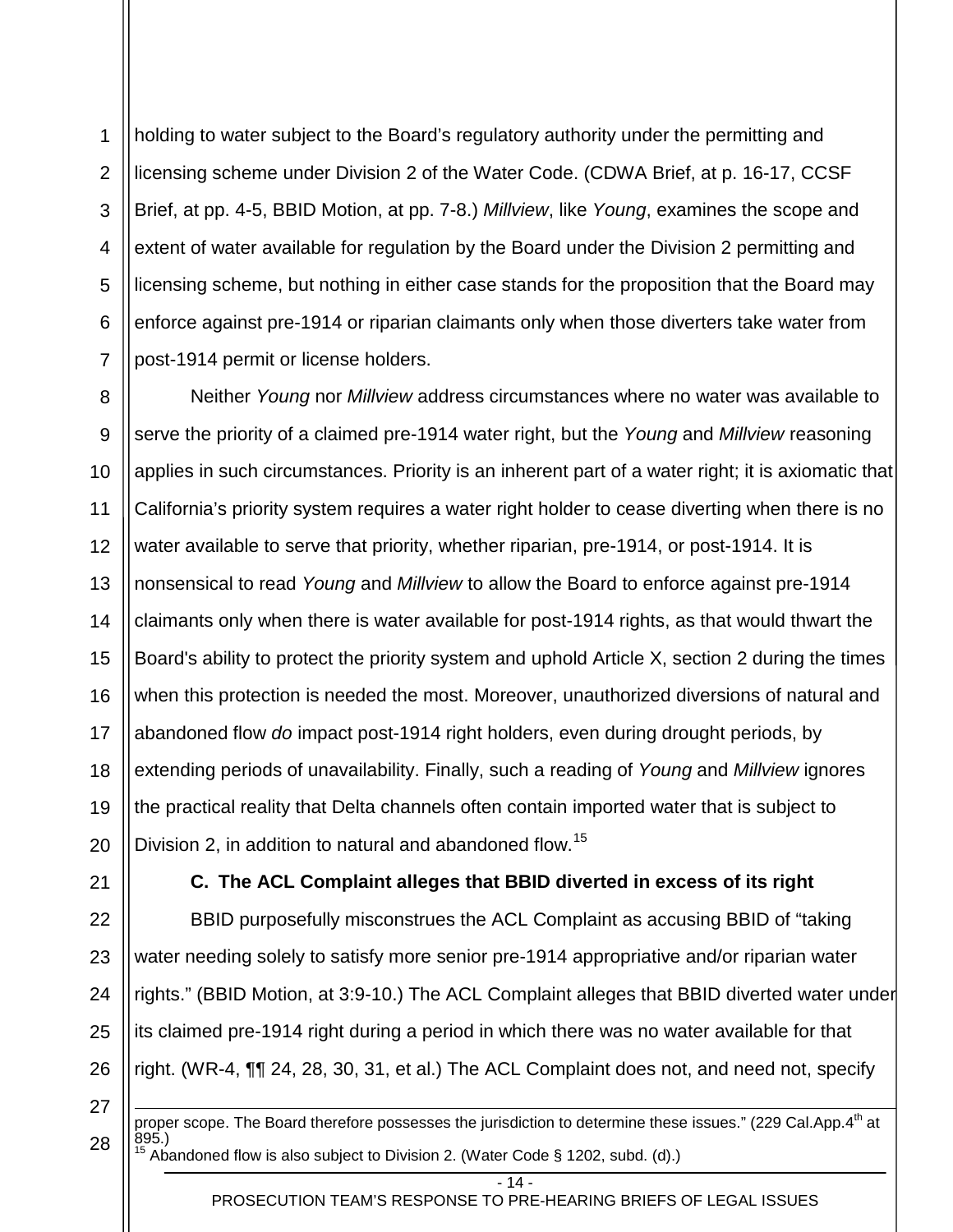1 2 whether BBID only diverted water that should have gone to senior right holders, or whether BBID diverted stored water releases unavailable for appropriation.

3 4 5 6 7 8 9 10 11 12 13 14 15 The June 12 Unavailability Notice describes why there was no water available for BBID's claimed pre-1914 right. But that does not mean that the only water in the channel next to BBID's pumps was natural flow available to riparians or natural and abandoned flows available to more senior pre-1914 claimants. BBID's carefully worded Motion does not claim that BBID only diverted water available to riparian and senior pre-1914 claimants, because BBID cannot make that claim. For one thing, the Delta had been in balanced conditions since April 30, 2015, meaning the U.S. Bureau of Reclamation and the State Water Project were releasing Supplemental Project Water to meet water quality standards and other in-basin entitlements in the Sacramento-San Joaquin Delta Watershed.<sup>[16](#page-18-1)</sup> For another, BBID's pumps are located on the Intake Channel to the State Water Project pumps, which contained Project storage releases as evidenced by Project pumping during the BBID violations period. There can be no question that Supplemental Project Water and storage releases are subject to Division 2, and are not available to BBID's pre-1914 right.

<span id="page-18-0"></span>16

17

18

19

20

21

22

23

24

25

26

<span id="page-18-1"></span>27

28

### **D. The BBID/DWR agreements do not expand or supplement BBID's claimed pre-1914 right**

BBID argues that a 1964 Agreement and a 2003 Agreement between BBID and the Department of Water Resources (DWR) gives BBID a right to divert up to 50,000 acre-feet of DWR water annually, and that BBID's diversions during the violations period should be left as a contract dispute between BBID and DWR. (BBID Motion, at Part IV.) BBID dramatically mischaracterizes the DWR agreements. The 1964 Agreement (BBID Exh. 206) is a right-of-way agreement allowing BBID to move its points of diversion and construct facilities after construction of the State Water Project pump Intake Channel obliterated BBID's former diversion channel. The 1964 Agreement expressly provides that

It is further understood that [BBID's] rights to quantity and quality of water may or may not be undetermined at the present time. Nothing contained in

 $16$  See [http://www.waterboards.ca.gov/waterrights/water\\_issues/programs/drought/docs/term91\\_2015\\_curtailnotice.p](http://www.waterboards.ca.gov/waterrights/water_issues/programs/drought/docs/term91_2015_curtailnotice.pdf) [df](http://www.waterboards.ca.gov/waterrights/water_issues/programs/drought/docs/term91_2015_curtailnotice.pdf)